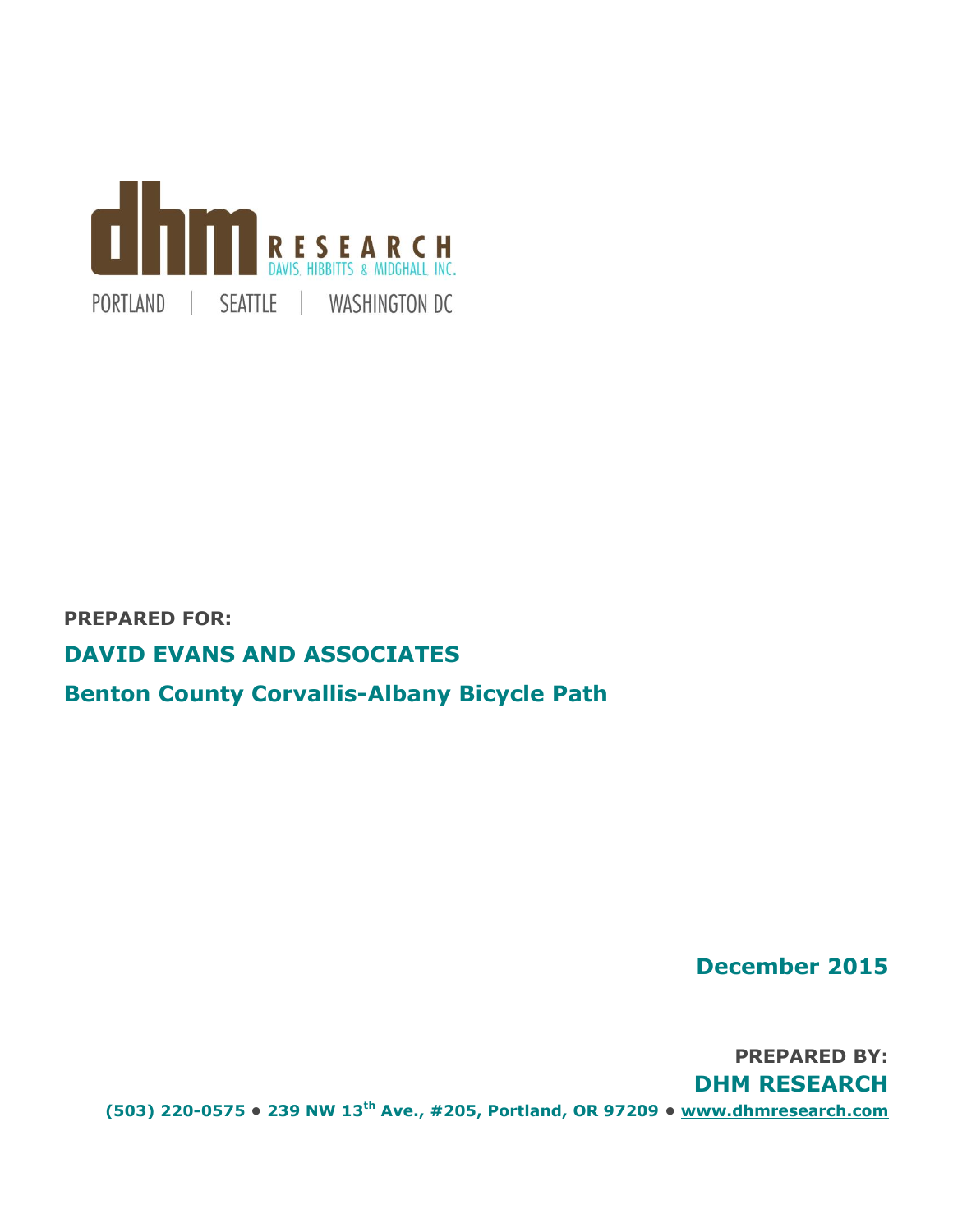# **1. | INTRODUCTION AND METHODOLOGY**

Davis, Hibbitts & Midghall, Inc. (DHM Research) conducted a telephone survey of residents in Albany and Corvallis, Oregon on the behalf of Benton County. The objective of the survey was to gauge opinions about bicycle and pedestrian facilities. More specifically, we sought to gauge attitudes about and potential use of a proposed bike path between Albany and Corvallis along Highway 20.

Research Methodology: Between November 19 and 23, 2015, DHM research conducted a telephone survey of 300 residents of Albany and Corvallis, Oregon. Respondents were contacted randomly from voter lists. In order to target people with close geographical proximity to the proposed trail, we set a quota of 150 respondents living in voter precincts along the proposed trail. The additional 150 respondents came from the greater Albany and Corvallis regions, with quotas set by gender and age to assure a more representative sample.

The telephone survey took approximately 12 minutes to administer. In gathering responses, DHM Research employed a variety of quality control measures, including questionnaire pretesting and validations. As in all surveys of this kind, response rates varied across demographic groups. Data was weighted to reflect the adult population according to city of residence, age, and gender. The report presents weighted data.

Both weighted and unweighted data are presented in the annotated questionnaire (Appendix A). In the annotated questionnaire, results may add to 99% or 101% due to rounding.

Statement of Limitations: Any sampling of opinions or attitudes is subject to a margin of error. The margin of error is a standard statistical calculation that represents differences between the sample and total population at a confidence interval, or probability, calculated to be 95%. This means that there is a 95% probability that the sample taken for this study would fall within the stated margins of error if compared with the results achieved from surveying the entire population.

For a sample size of 300, the margin of error would fall within  $+/-3.4\%$  and  $+/-5.7\%$  at the 95% confidence level. In a question with two options, where respondents answered 50% each way, the margin of error would be 5.7%. This margin decreases as responses diverge from a 50% split. The reason for the difference lies in the fact that when response categories are relatively even in size, each is numerically smaller and thus slightly less able—on a statistical basis—to approximate the larger population.

**DHM Research Background:** DHM Research has been providing opinion research and consultation throughout the Pacific Northwest and other regions of the United States for close to 40 years. The firm is non-partisan and independent and specializes in research projects to support planning and public policy-making. [www.dhmresearch.com](http://www.dhmresearch.com/)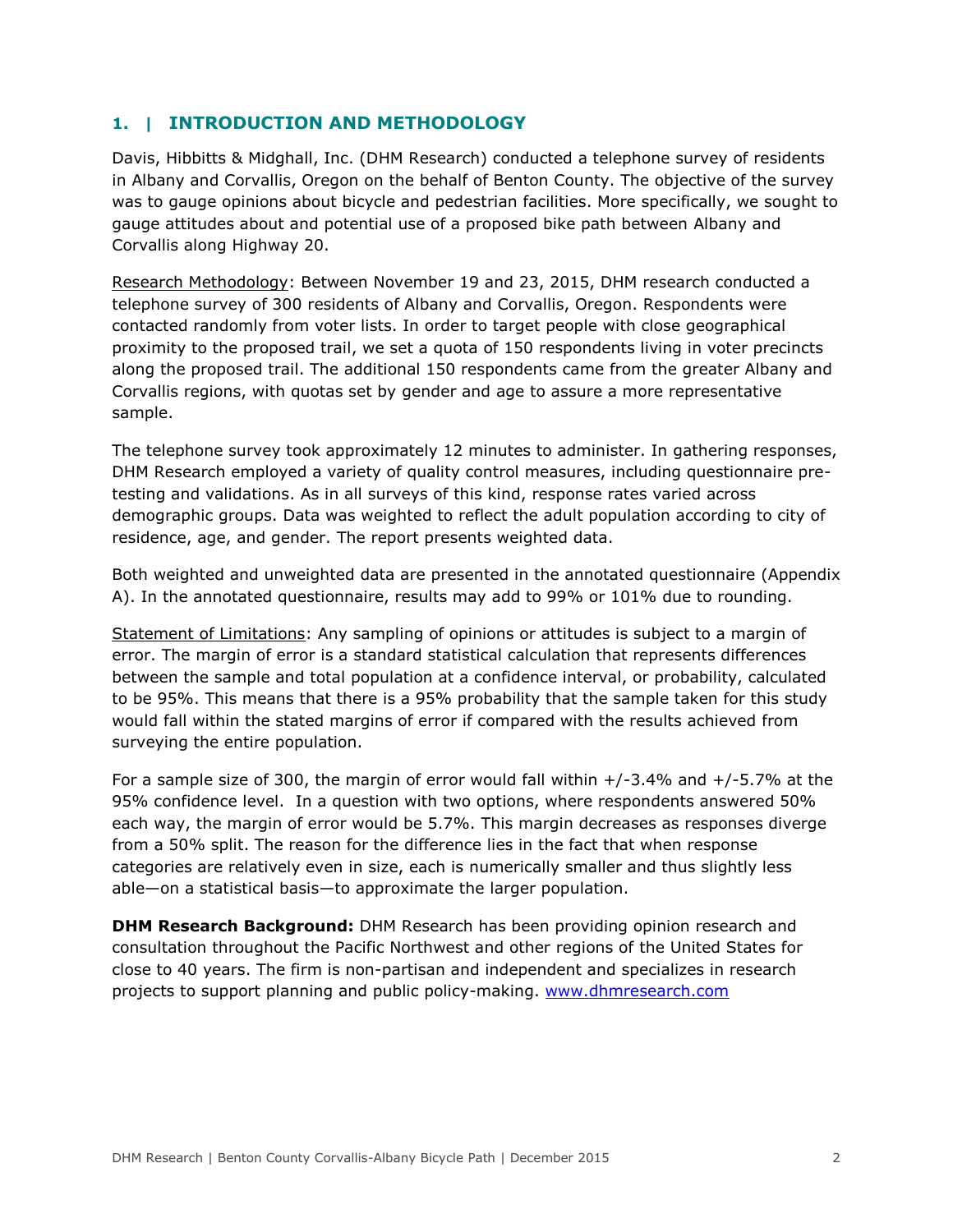# **2. | SUMMARY & OBSERVATIONS**

## **Bicyclists in Benton County are generally satisfied with quality of existing bike lanes and paths, as well as the quantity of existing bike lanes.**

- Nine in ten bicyclists (93%) are satisfied with the overall bicycling experience in their community.
- Over eight in ten bicyclists are satisfied with the quality of bike paths (88%) or bike lanes (86%). Eight in ten are also satisfied with the availability of bike lanes (83%).

### **The network of bike paths is less satisfactory.**

- Bicyclists are somewhat less satisfied with the availability of bike paths (61%) and the network of bike paths (72%),
- Around six in ten were satisfied with driver awareness of for bicyclists (60%).

### **Biking behaviors and attitudes differ between Corvallis and Albany.**

- More people in Corvallis bike: 49% report biking for any reason compared to 31% of people in Albany.
- Bicyclists in Corvallis are more satisfied than those in Albany with the availability of bike paths (69% vs. 45%) and connectivity of bike paths and lanes (82% vs. 53%).

## **A strong majority believe it is important for the County and ODOT to provide walking and biking paths both as an alternative mode of transportation and to promote overall health and well-being (83% each).**

- Because voters are largely satisfied with their current walking and biking opportunities, they may feel a relatively low sense of urgency around building additional bike paths.
- It may be helpful to connect the path to higher priority concerns like health and environmentally-friendly travel options.
	- $\circ$  Where possible, link planning the path with other community goals.

## **When asked to think about where a bicycle-pedestrian path would be most useful in their community, voters most often identify the route alongside Highway 20 in an un-prompted, open-ended question.**

- Before hearing about the proposed route in the phone survey, 15% of voters think a route between Albany and Corvallis would be the most useful area for a bike path (9% specified along Highway 20).
- The preference for a path connecting the two cities is especially notable given that overall awareness of the proposed project is modest. Nearly half had not heard about the proposed path prior to the survey phone call (49%).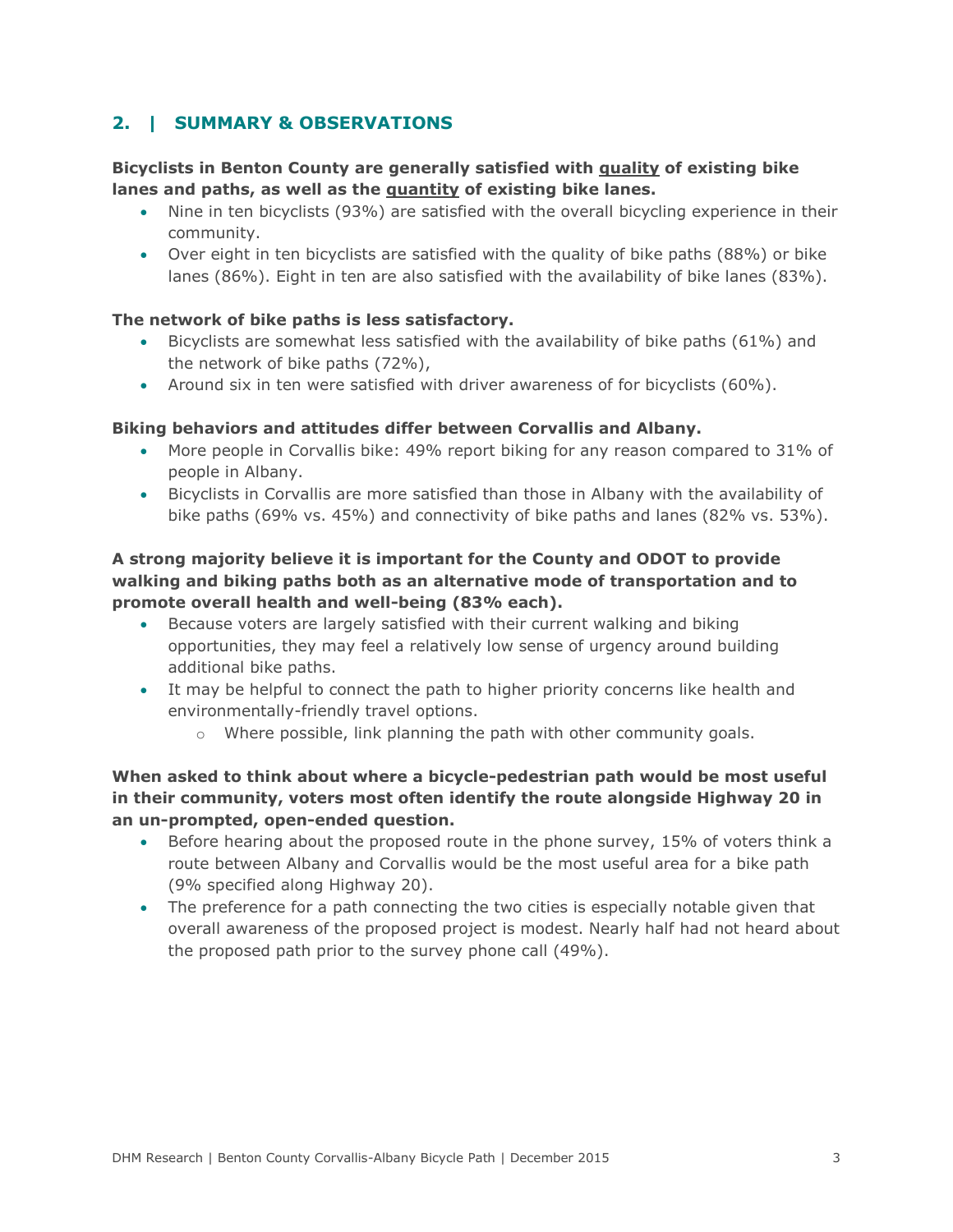## **Voters support a bicycle path between Corvallis and Albany, even though most people do not bicycle at all.**

- A strong majority of voters support the bicycle path when first hearing about it  $(75\%)$ .
	- $\circ$  The level of support suggests a general positive predisposition to the path, considering that roughly half the voters do not bike, are not interested in biking more, and had not heard of the path prior to the survey.
- Support is especially strong among bicyclists (85% support) and people who think they will use the path for biking, running, or walking (92%).

# **Voters are somewhat positive or neutral about routing a public-use path alongside farmland.**

- After considering the possible use of eminent domain, a majority continues to support the Corvallis-Albany path. Support drops from 75% to 55%.
	- $\circ$  Majority support remains for people who think they would use the path  $(72\%)$ .
- Very few people who doubt they will use the path support it under this scenario  $(27\%)$ .

# **People see themselves using the Corvallis-Albany Bicycle path primarily for recreational walking or biking.**

- A plurality of people (43%) currently travel along Highway 20 on at least a weekly basis, suggesting a potential base of people who could use the path an alternative transportation route.
- Commuters traveling this path are primarily Albany residents going to Corvallis for work or school (76%).

# **The benefits of the bicycle path are theoretical rather than tangible to the average voter. Feeling connected to the path may result in more resolute support.**

 There is opportunity to describe how walkers may use the CAB Path and showcase benefits beyond the bicycling community.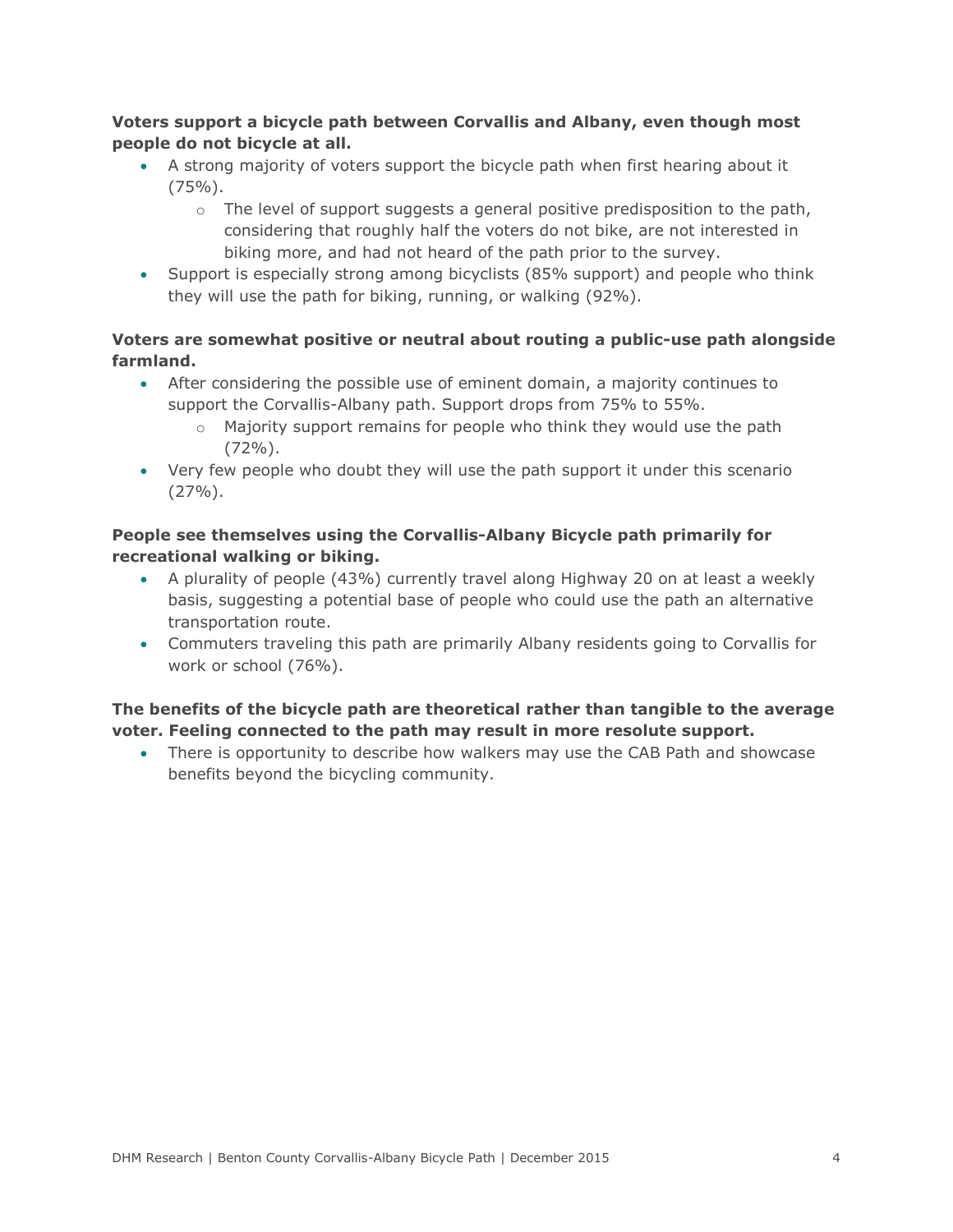# **3. | KEY FINDINGS**

### **3.1 | General Travel, Bicycling, and Walking Behavior**

Respondents first indicated how far they commute to work (Q1). A plurality of respondents have a relatively short commute, either because they work at home (17%) or commute less than 5 miles (21%).



Around one quarter of people (24%; not shown) either were uncertain of the length of their commute or were not currently employed.

**Demographic Differences:** Older people were less likely to be commuting to work, and more likely to say they work from home. Albany residents were more likely to be commuting mid-range distances of 10 to 19 miles for work than were Corvallis residents.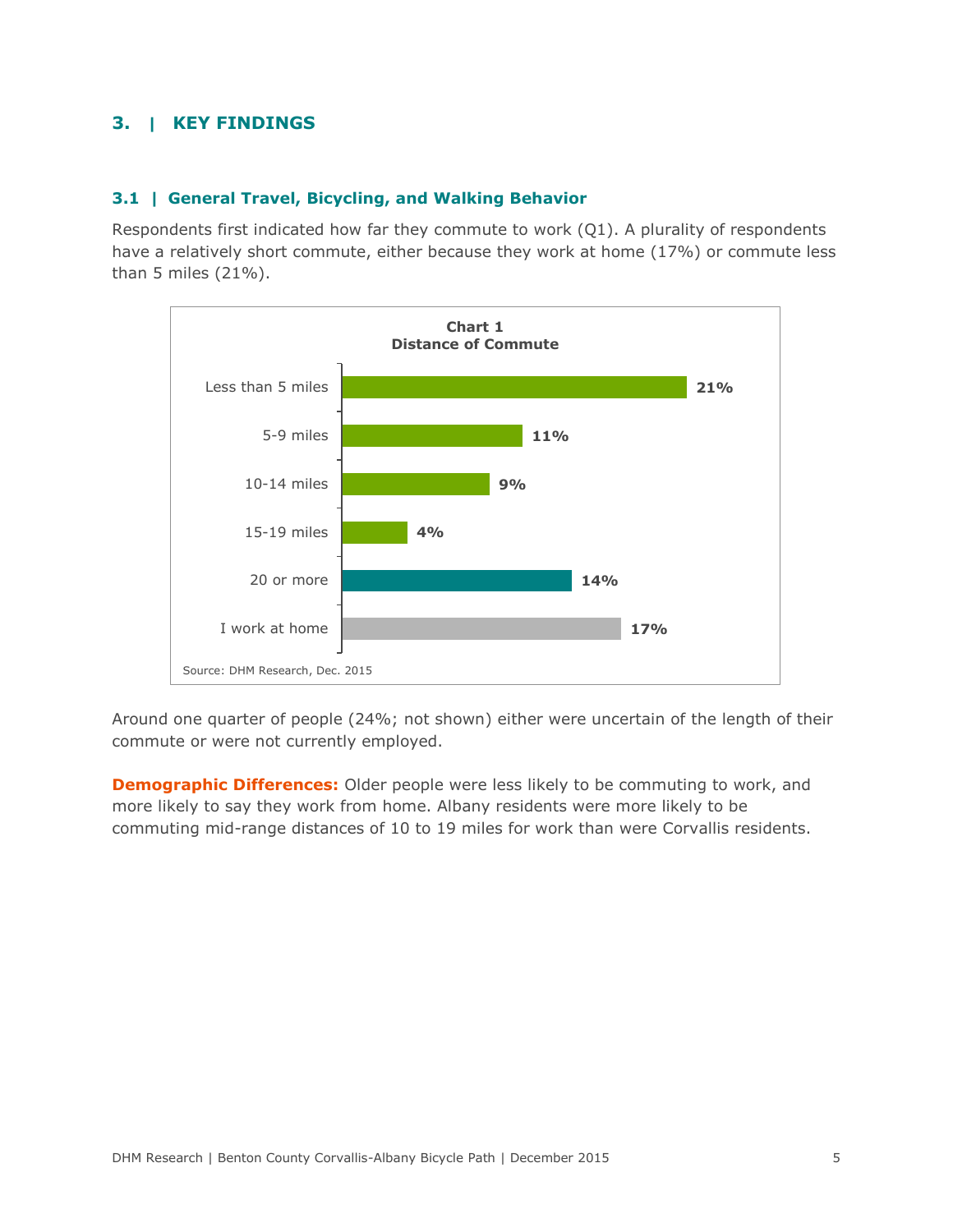# **3.1.1 | Bicycling Behaviors and Attitudes**

## **Reasons for Bicycling**

Respondents answered a series of questions to gauge behaviors and interest in bicycling, as well as evaluations of bicycling and walking experiences in their community. We first asked respondents whether they biked for different types of transportation, recreation, or exercise (Q2). Respondents were allowed to pick multiple reasons for bicycling. Just over four in ten reported biking for any reason (41%).



Nearly one quarter biked for recreation (27%) or exercise (25%). Around two in ten biked to get to another leisure activity, such as going to a restaurant or movie (19%). Just over one in ten biked for transportation related to errands (13%) or getting to work or school  $(12\%)$ .

**Demographic Differences:** People who bicycle for any purpose were more likely to be men (48% bicycle), people with a college degree or higher (49% bicycle), or living in Corvallis (49% bicycle).

Men were more likely than women to bicycle for commuting to work or school (18% vs. 6% women) and to get to another leisure activity (26% vs. 12% women).

People a college education bicycled more frequently to get to another leisure activity (27%) or for exercise (33%).

Corvallis residents were more likely than Albany residents to bike when running errands (17% vs. 7%) or getting to other leisure activities (24% vs. 12%).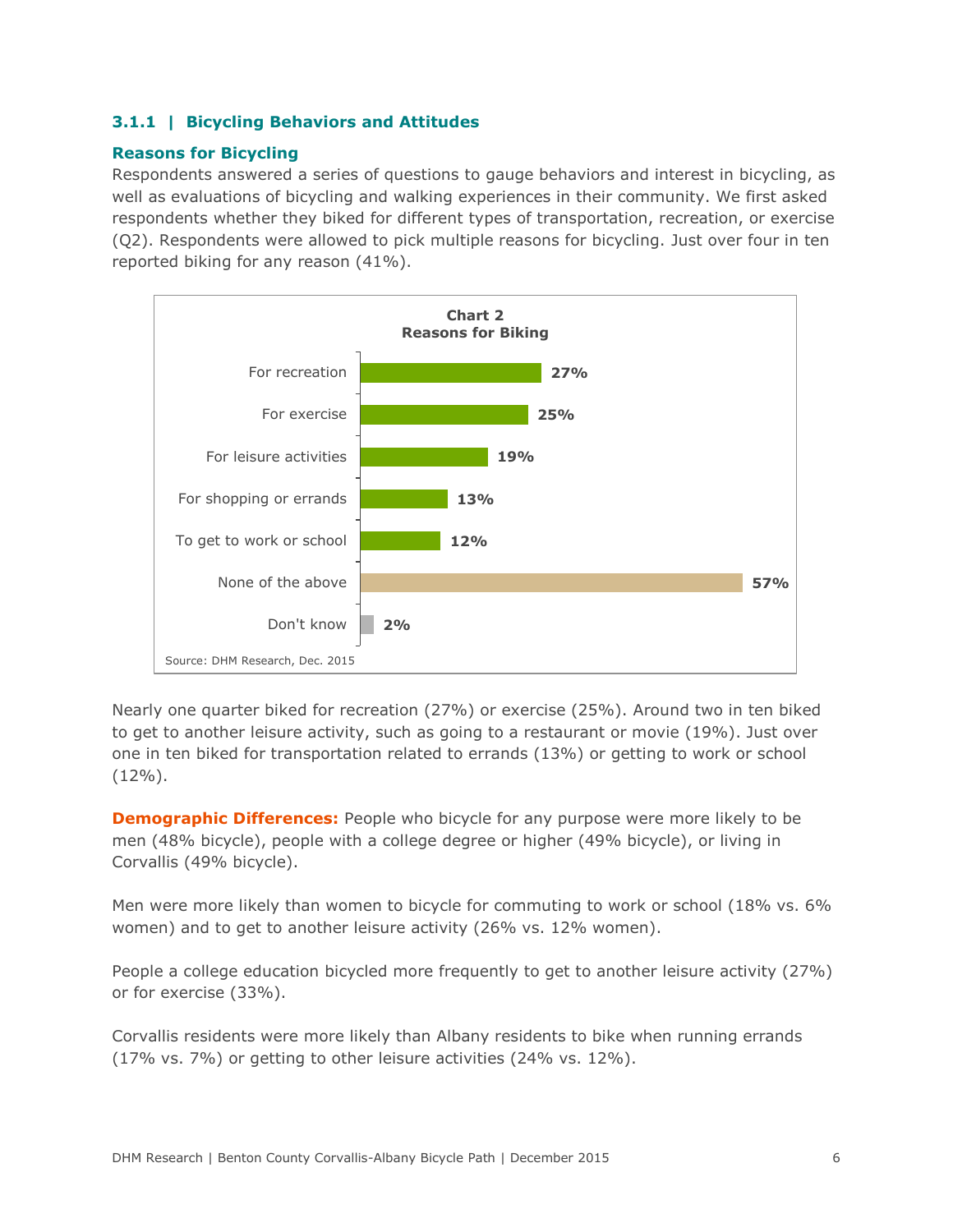### **Satisfaction with Bicycling**

Respondents who said they bicycled for any reason next indicated their levels of satisfaction with multiple aspects of the bicycling experience in their community (Q3-Q10). The strong majority (93%) were satisfied with their overall bicycling experience in their community. Generally speaking, bicyclists were satisfied with the quality of bike lane and bike paths. We saw lower satisfaction for the availability of bike paths and awareness of bicyclists by car drivers.

| <b>Chart 3</b><br><b>Satisfaction with Bicycling Experience</b><br>$N = 123$ |                   |                      |     |            |  |
|------------------------------------------------------------------------------|-------------------|----------------------|-----|------------|--|
| Your overall bicycling experience                                            | 44%               |                      | 49% | 2%         |  |
| The quality of bike paths (separate from traffic)                            |                   | 50%                  | 38% | 6% 5%      |  |
| The quality of bike lanes (adjacent to traffic)                              | 29%               | 58%                  |     | 9%         |  |
| The availability of bike lanes                                               | 36%               | 47%                  |     | 9% 7%      |  |
| The connectivity of the network of bike lanes<br>and paths                   | 26%               | 46%                  | 15% | 6% 7%      |  |
| The availability of bike paths                                               | 19%               | 42%                  | 26% | 7% 6%      |  |
| The awareness for bicyclists by car drivers                                  | 18%               | 42%                  | 28% | 7%         |  |
| Somewhat satisfied<br>Very satisfied<br>Source: DHM Research, Dec. 2015      | Not too satisfied | Not at all satisfied |     | Don't know |  |

Over eight in ten bicyclists were satisfied with the quality of bike paths (88%) or bike lanes (86%). Eight in ten were also satisfied with the availability of bike lanes (83%). Slightly fewer were satisfied with the connectivity of bike lanes and bike paths (72%). Even fewer were satisfied with availability of bike paths (61%): close to one in three were not too or not at all satisfied (33%). Similarly, around six in ten were satisfied with driver awareness of for bicyclists (60%).

**Demographic Differences:** There were a few differences across demographic groups, detailed below.

**City**: Bicyclists in Corvallis were more satisfied than those in Albany with the availability of bike paths (69% vs. 45%). About one half of Albany bicyclists (47%) were not satisfied with the availability of bike paths.

Corvallis bicyclists were also more satisfied with the connectivity of bike paths and lanes (82% vs. 53%). Albany residents were not more dissatisfied; they were more uncertain. Nearly two in ten (17%) said they did not know how satisfied they were with the connectivity of bike paths and lanes.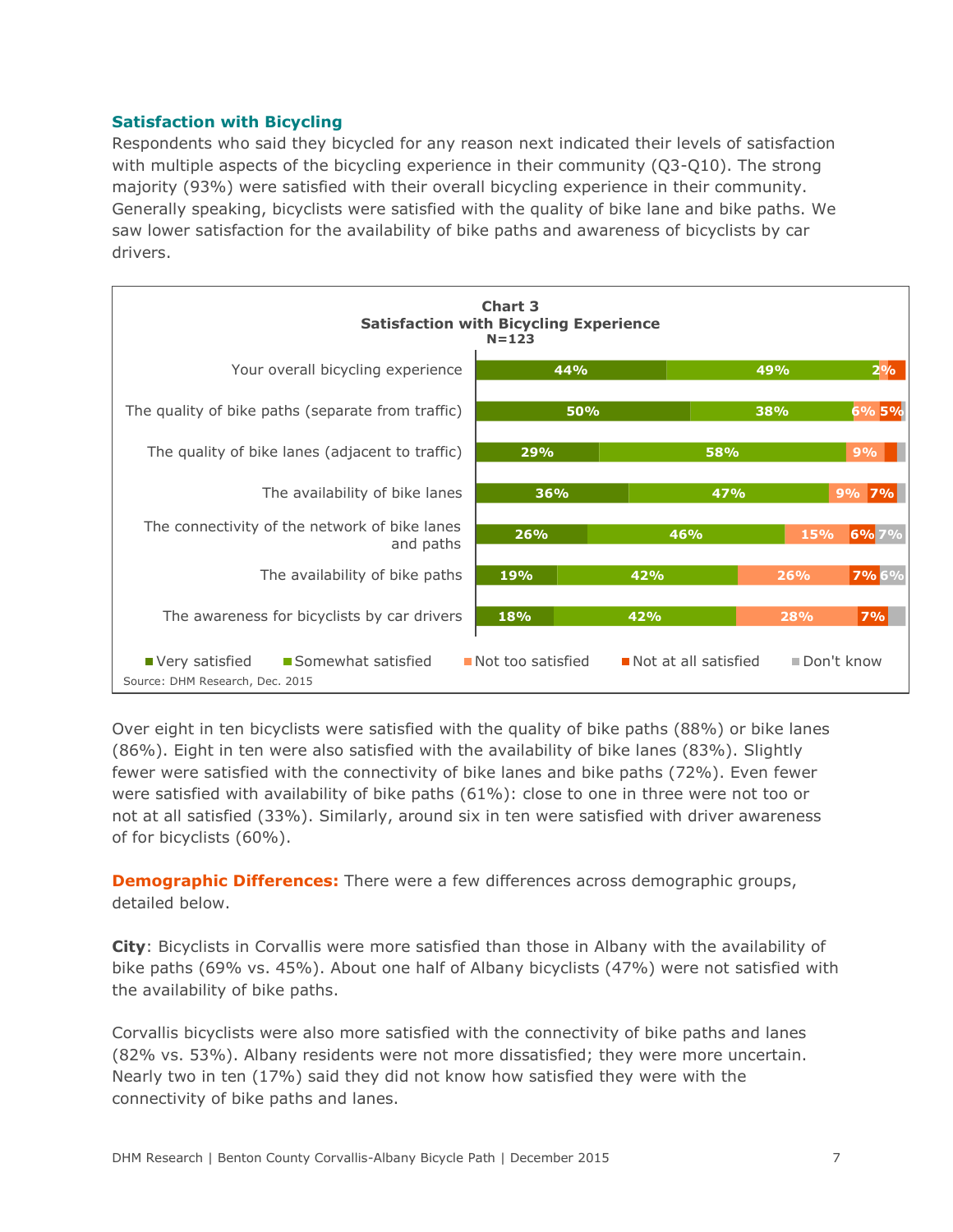**Age**: All bicyclists under the age of 35 were satisfied with the quality of bike lanes (100%), compared to around seven in ten of those over the age of 35 (73%-77%).

#### **Interest in Biking More**

All respondents indicated their level of interest in biking more as a form of transportation (Q10). Respondents were fairly split in their interest: just over one half (53%) were not interested.



**Demographic Differences:** Interest in biking more often was higher among Corvallis respondents, those under the age of 55, people who supported the CAB Path, and people who thought they would use the CAB path.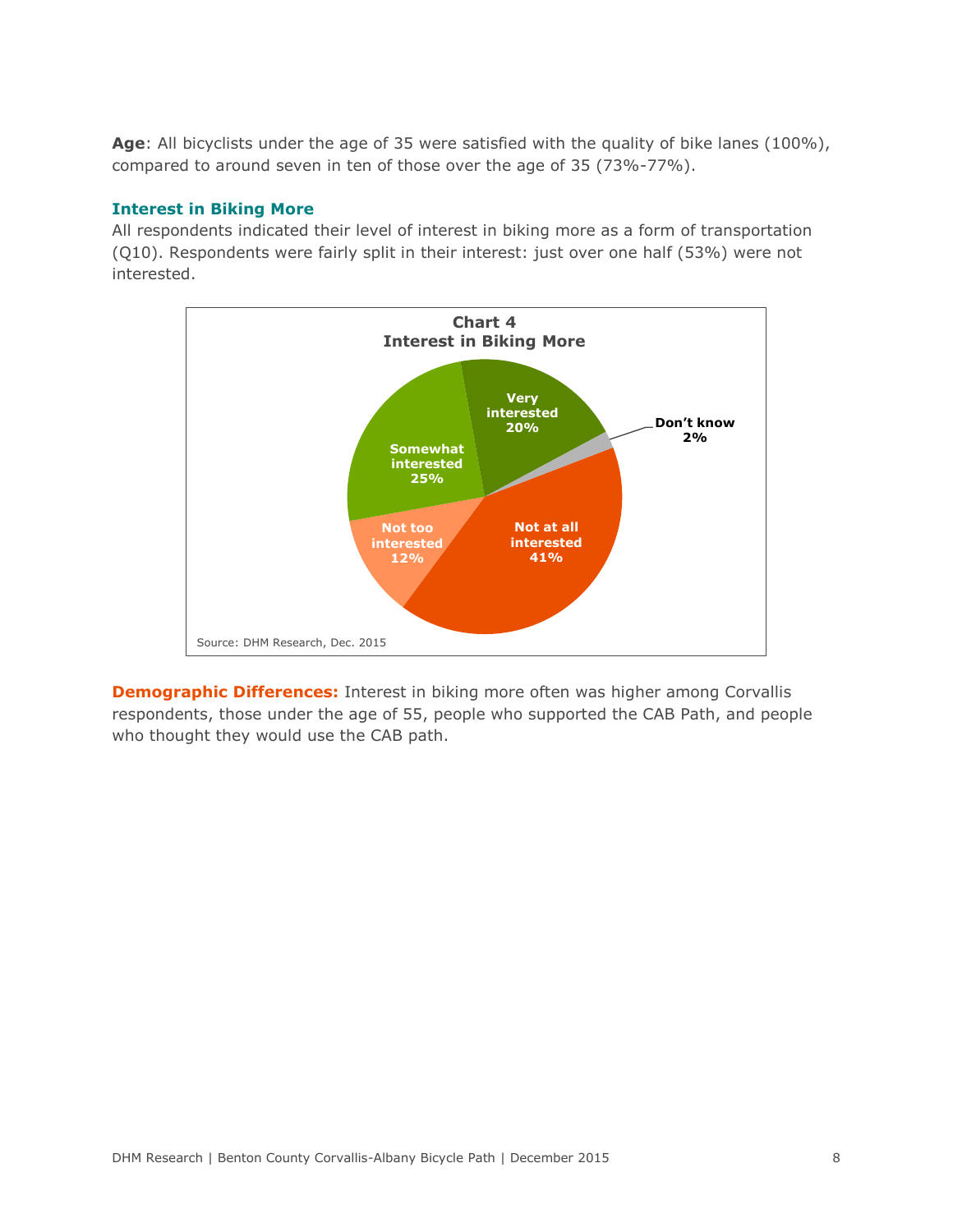## **3.1.2 | General Bicycling Path Need and Use**

## **Locations for Bicycle-Pedestrian Paths**

All respondents were asked, in an open-ended question, where would be the most useful area to have a separate path for bicyclists and pedestrians to make it easier and safer for people to travel without driving (Q11). Along Highway 20 was the most frequently identified location (9%). Overall, 15% identified a route between Albany and Corvallis as the most useful area for a bike path.

|                              | Weighted   |
|------------------------------|------------|
| <b>Response Category</b>     | $N = 300$  |
| Highway 20/Railroad tracks   | 9%         |
| Between Albany and Corvallis | 4%         |
| Highway 34/Riverside Drive   | 2%         |
| Town (general)               | 4%         |
| Along the university/campus  | 3%         |
| Highway 99                   | 3%         |
| Downtown                     | 3%         |
| All other responses          | 2% or less |
| None/nothing                 | 13%        |
| Don't know                   | 24%        |

| Table 1                                                        |  |  |  |  |
|----------------------------------------------------------------|--|--|--|--|
| Suggested Areas for Muti-Use Path in the Albany/Corvallis Area |  |  |  |  |

Source: DHM Research, Dec. 2015

Paths around town generally (4%) or around the Oregon State University campus (3%) were also mentioned. Respondents generally did not identify any other specific area frequently. The full list of open-ended responses can be found in the accompanying document.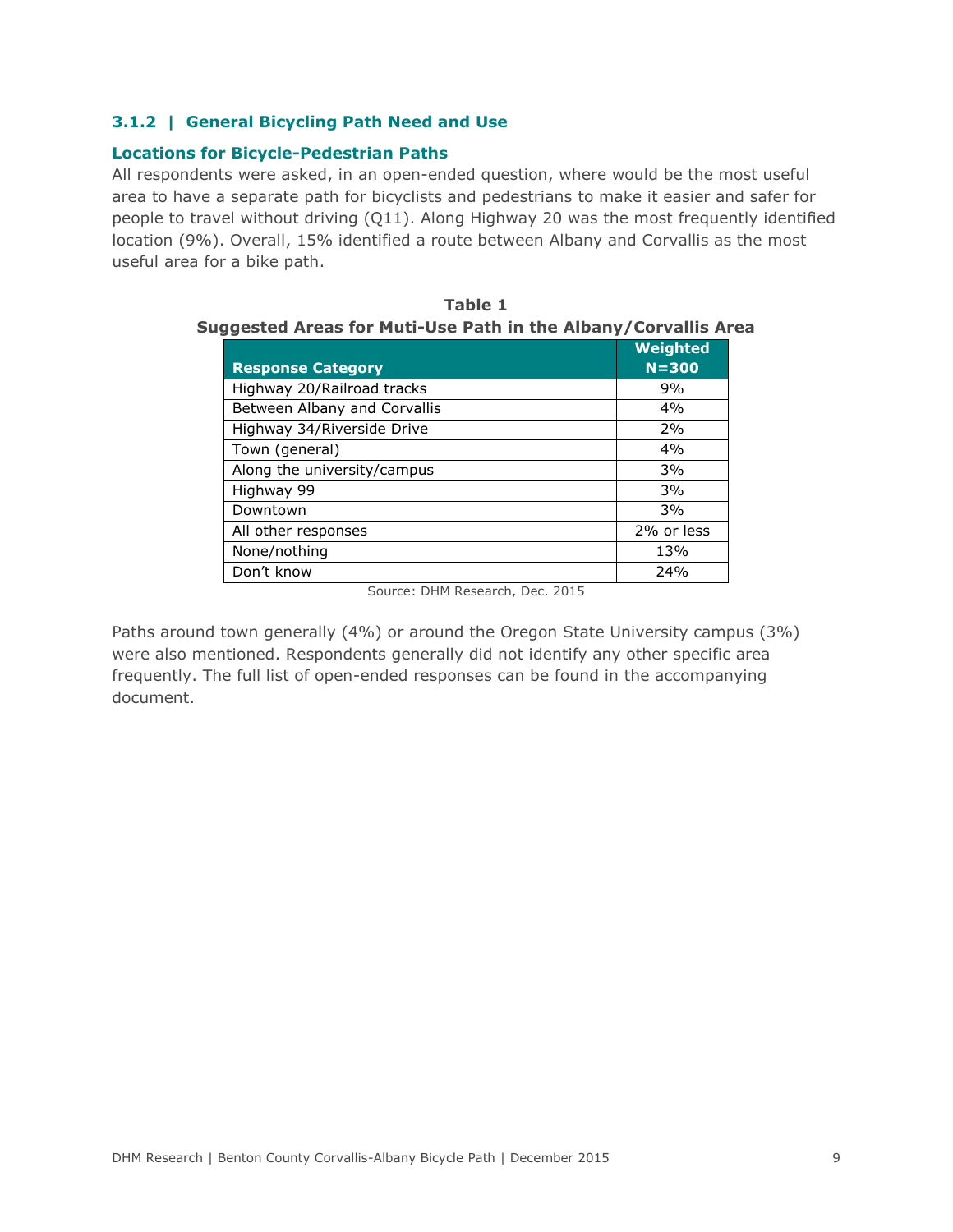#### **Use of Existing Bike Paths**

Respondents then indicated how frequently they have used existing bike paths throughout the Albany and Corvallis areas in the past 3 months (Q12). The most frequently used paths are in Corvallis. The Riverfront Path in Corvallis stands out as the most-used path.

| <b>Response Category</b>                                  | Weighted<br>$N = 300$ |
|-----------------------------------------------------------|-----------------------|
| Riverfront Path in Corvallis                              | 13%                   |
| 53rd/Campus Path in Corvallis                             | 9%                    |
| Willamette Park Path in Corvallis                         | 7%                    |
| Philomath-Corvallis Path                                  | 5%                    |
| Corvallis-Albany Path along Circle Boulevard in Corvallis | 5%                    |
| Periwinkle Path in Albany                                 | 4%                    |
| Dave Clark Path in Albany                                 | 2%                    |
| Takena Landing Path in Albany                             | 2%                    |
| Cox Creek Path in Albany                                  | $1\%$                 |
| None of the above                                         | 74%                   |
| (Don't read) Don't know                                   | 4%                    |

**Table 2 Use of Albany and Corvallis Bike Paths**

The 53<sup>rd</sup>/Campus Path and the Willamette Park Path rounded out the top three mostfrequently used bicycle paths. The bike lanes along Circle Boulevard in Corvallis, a completed part of the larger proposed bike path, were being used by 5% of respondents in the past 3 months.

**Demographic Differences:** Not surprisingly, respondents are more likely to report using bicycle paths in the town they live in.

Certain groups were more likely to not use any of the bicycle paths: people in households earning less than \$25,000 a year (97%), people with a high school education or less (90%), and people under the age of 35 (81% did not use any).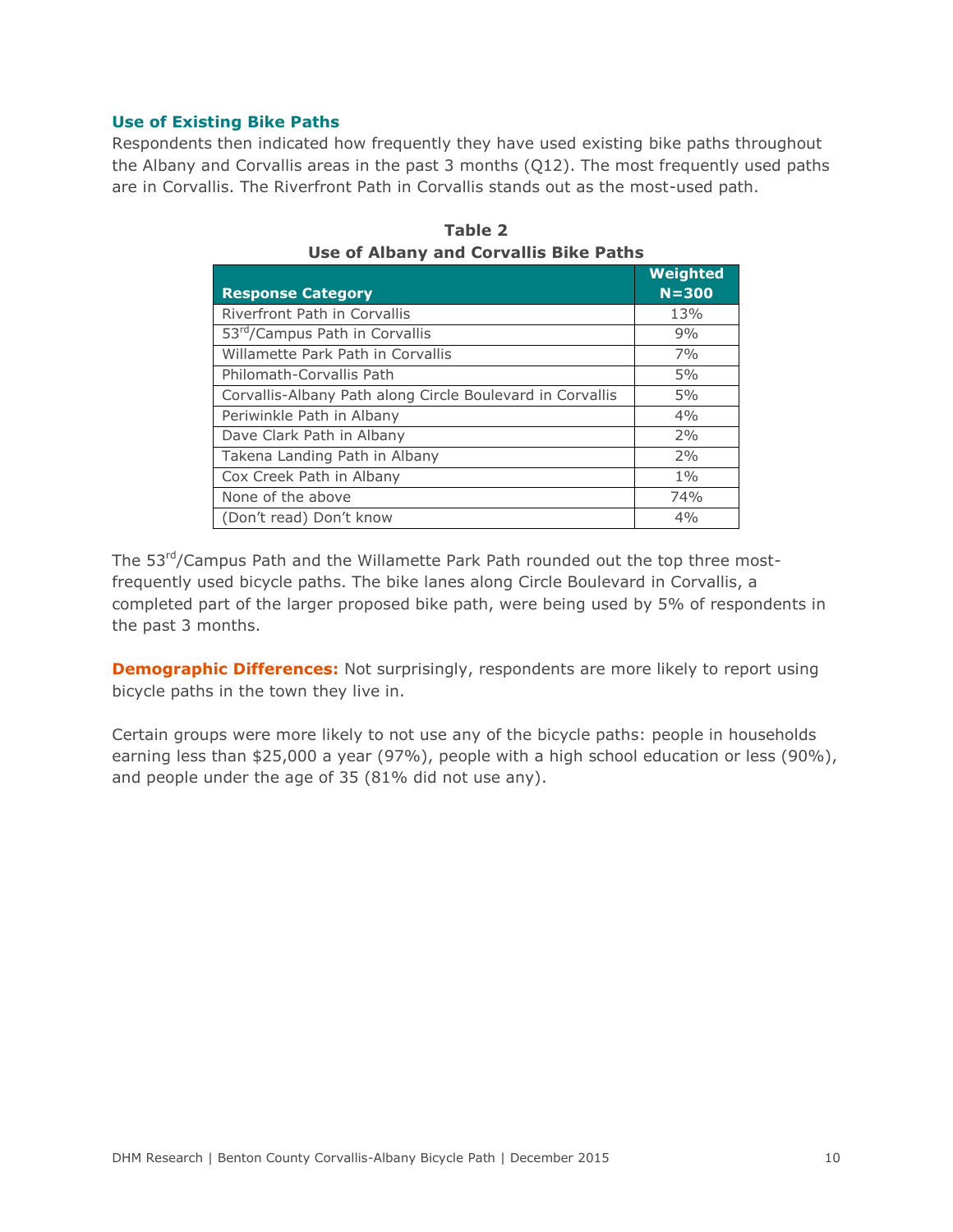# **3.1.3 | Walking Behaviors and Attitudes**

## **Reasons for Walking**

We asked respondents whether they walked for different types of transportation, recreation, or exercise (Q13). Respondents were allowed to pick multiple reasons for bicycling. A strong majority of people reported walking for at least one of the reasons (81%).



Over half of respondents walked for exercise (57%). Just over one third walked for recreation (37%) or leisure activities (34%). Walking as a form of transportation when shopping or doing errands (22%), or getting to work or school (10%), was less common. Just under two in ten reported not walking for any of those reasons (19%).

**Demographic Differences:** Groups varied in whether they walked at all, and in what type of walking activities they engaged in.

**Education:** People with a high school education or less were more likely to not walk for any reason (31%) than those with more education (13%-21%). Those with a college degree or higher were more likely than those with a high school education or less to walk to get to leisure activities like a movie or restaurant (43%) or recreationally (49%).

**Bicyclists**: Bicyclists were more likely than non-bicyclists to also walk for transportation, both for shopping/errands (34%) or commuting to work or school (17%). They also were more likely to walk for exercise (68%).

**Gender:** Men walked to commute to school or work (16%) more frequently than women.

**Age**: Respondents aged 35 to 54 were more than those over the age of 55 to walk when commuting to work or school (16%) or to run errands (29%). Those under 35 were in-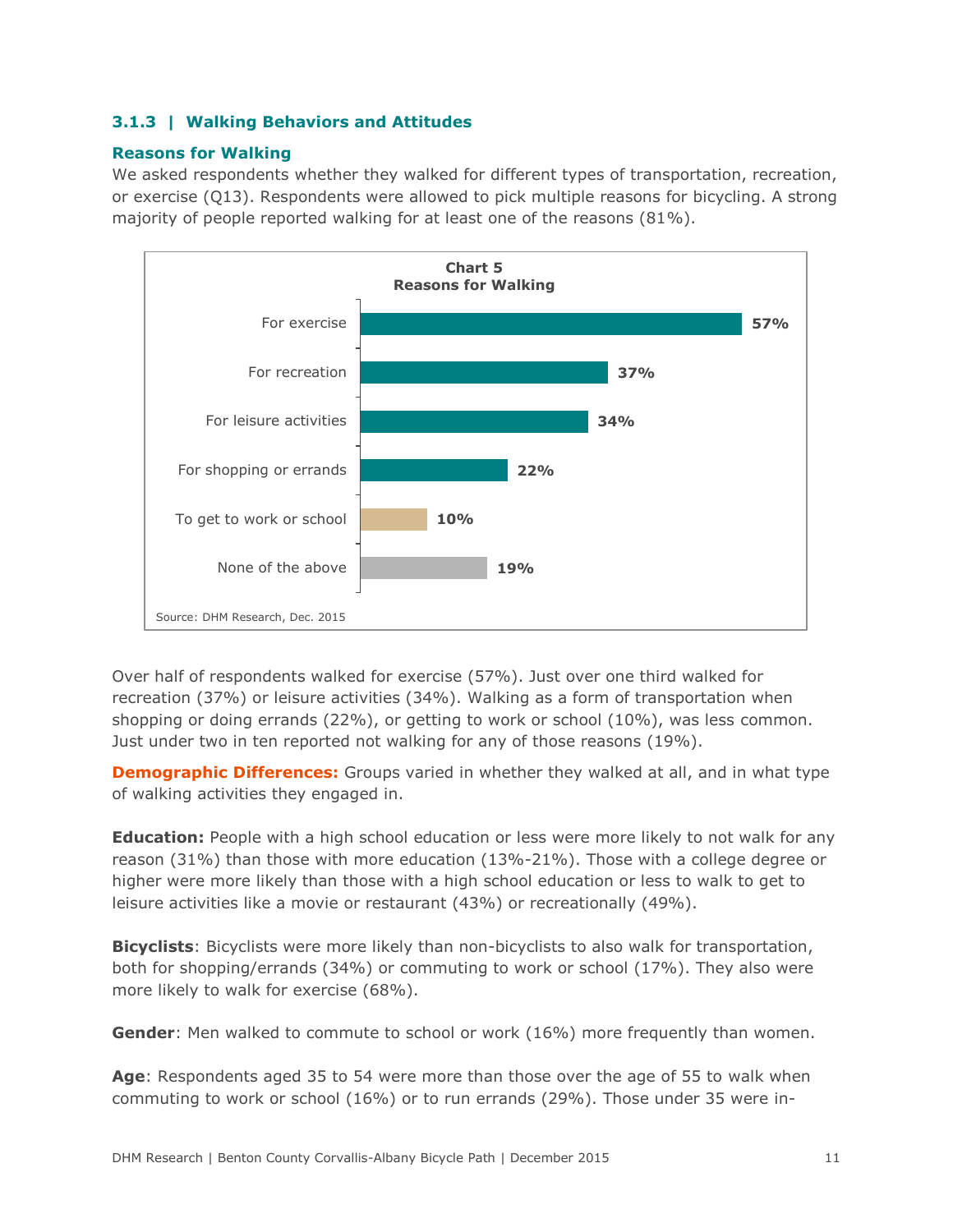between the older age groups, not significantly different from either the 35 to 54 year olds or those over the age of 55.

**Income**: There was a tendency for higher earning households to also walk more for exercise.

#### **Satisfaction with Walking**

Those who walked for any reason indicated their satisfaction with several aspects of the walking experience in their community (Q14-Q17). A strong majority of respondents were satisfied with the overall walking experience (95%), the availability of sidewalks and path (90%), the ease of crossing busy streets (88%), and awareness for pedestrians by car drivers (81%).



**Demographic Differences:** The majority of respondents across all demographic groups were satisfied with their walking experience. A few groups were somewhat less satisfied with particular aspects of their walking experience:

- Fewer respondents with a high school diploma or less were satisfied with the availability of paths and sidewalks (72%) compared to those with more education.
- Satisfaction with the ease of crossing busy streets was lower among Albany respondents (80%), people over the age of 55 (80%), and people with a high school education or less (77%).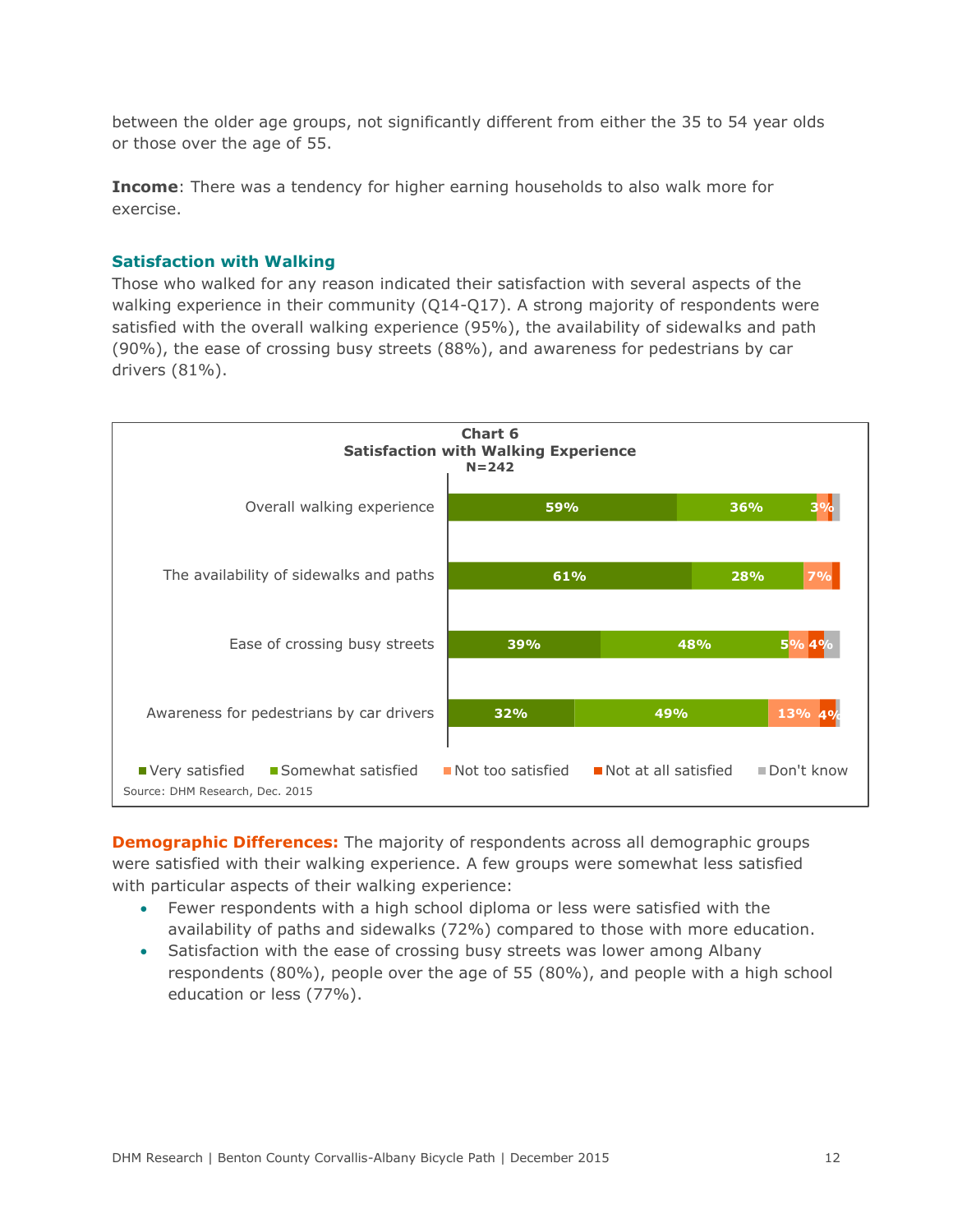#### **3.2 | Perceptions of Corvallis-Albany Bicycle-Pedestrian Path**

## **3.2.1 | Awareness and Usage of Path**

Respondents next answered a series of questions about the proposed CAB Path. They first heard a brief description:

*The county is proposing to build a bicycle and pedestrian path linking Corvallis and Albany. The proposed path would run roughly near Highway 20, providing a 9½ mile path for the dedicated use of bicyclists and pedestrians. One part of the path has already been built, along Circle Boulevard in Corvallis and past Cheldelin Middle School. A section in North Albany is scheduled to be built in 2017.*

#### **Awareness of Proposed Path**

Just around half of respondents (51%) indicated they had heard of this path prior to the survey (Q18).



**Demographic Differences:** Prior awareness of the bicycle path was lower among younger respondents and those in lower-income households: nearly eight in ten of those under the age of 35 (79%) and households earning less than \$25,000 (78%) said they had not heard of the path previously.

Awareness did not differ between those living along the proposed path corridor and those residing outside of the corridor.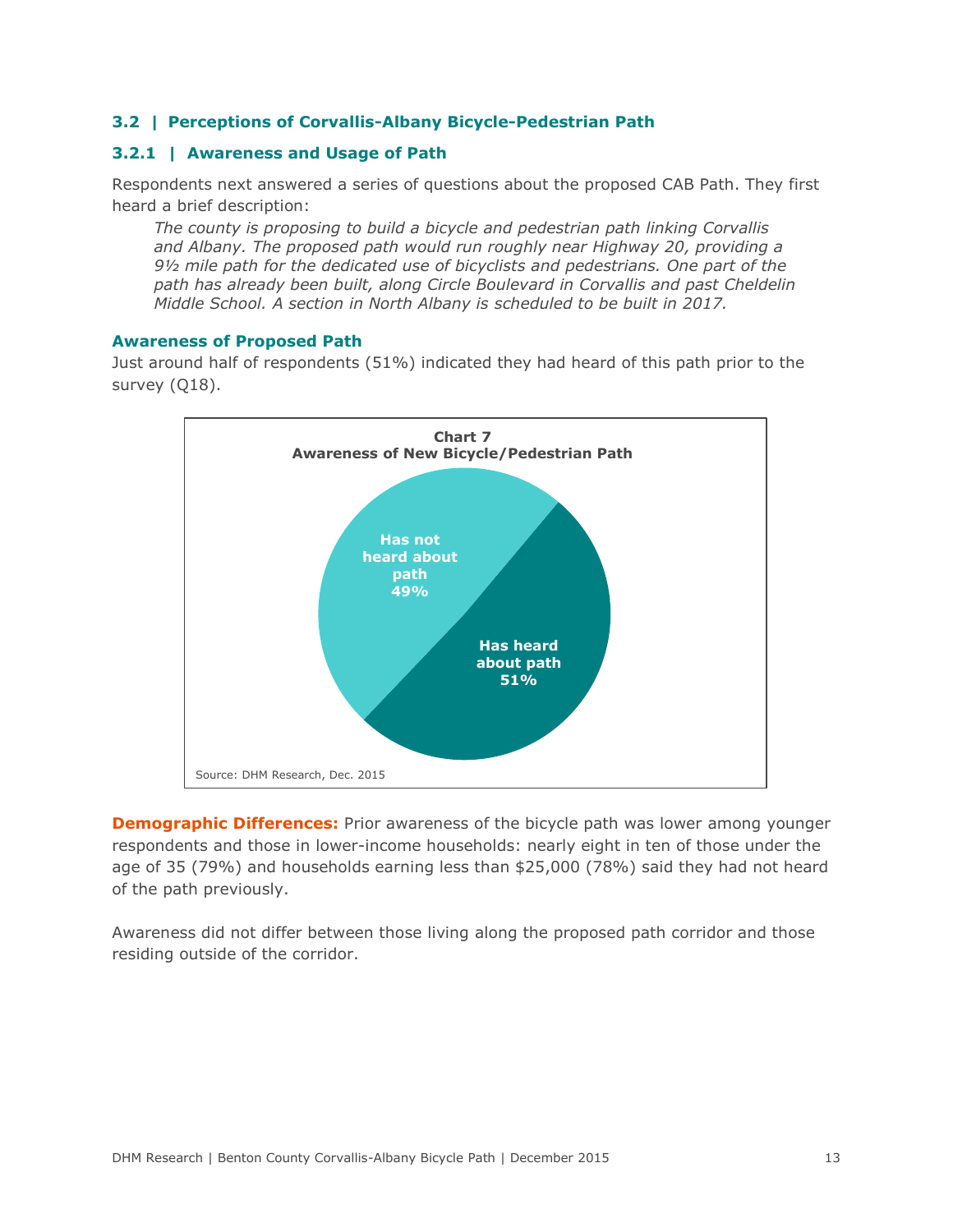#### **Potential Use**

We also asked respondents to consider how frequently they thought they would use the proposed CAB Path for biking, running, or walking activities (Q19-Q22). Respondents were most likely to use the path for walking or hiking: 14% thought they would use it at least once a week or more often and an additional 10% thought they would use it on a monthly basis.



Use of the path on at least a weekly basis was fairly similar for running (10%), biking for fun (9%), or commuting by bike (8%). Two in ten respondents thought they would use the path to bike for fun on a at least every few months, whereas fewer thought they would run on the path (10%) or commute by bike (4%) every few months.

**Demographic Differences:** Several subgroup differences are detailed below.

**Biking for fun**: Bicyclists, CAB Path supporters, people under the age of 55, people with some college education or above, and households earning between \$75,000 to \$100,000 were more likely to indicate they would use the CAB Path to bicycle for fun. As a general pattern, these groups were more likely to think they would use the path monthly or every few months.

**Biking to work**: Bicyclists, CAB Path supporters, people under the age of 35, men, and people with some college education (but not a degree) are all more likely to indicate they will use the CAB path to commute by bike to work. In general, their planned use was spread across the range of frequency. One exception is among men: around one in ten men think they will use the CAB Path to bike to work daily (11%).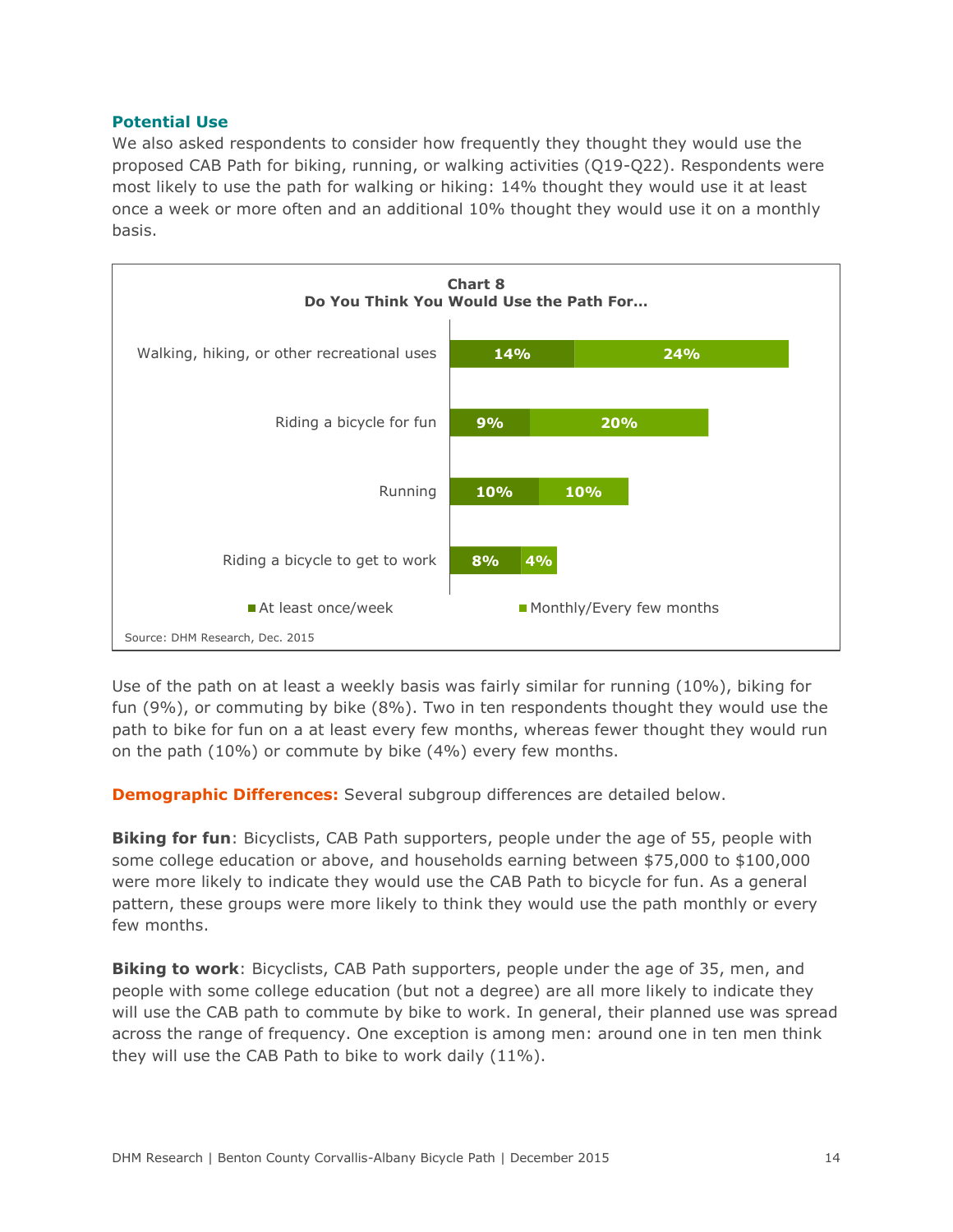**Running**: Bicyclists and CAB Path supporters were more likely to think they would run along the path, albeit rarely. Respondents under the age of 35 were more likely to indicate they would run along the path on a monthly basis.

**Walking**: CAB Path Supporters and people under the age of 55 were more likely to indicate they would use the path for walking, hiking, or other recreation uses. Group differences were spread out across the frequency range.

**Corridor:** Use did not differ between those living in the proposed path corridor and those living outside of the corridor.

## **Current Travel along Highway 20**

We also asked respondents to consider whether they travel along Highway 20 between Corvallis and Albany (Q24) more than once a week for various activities. A plurality (43%) travel this route at least once a week for some activity, typically to commute to school or work (19%) or for shopping or errands (19%).



**Demographic Differences:** Respondents living along the CAB Path corridor were more likely to travel this path weekly (53%) than those who live elsewhere (34%), in particular to get to work or school (27%). People living in Albany were more likely to travel this route to get to work or school (27%) than those living in Corvallis (12%). People in low income households, earning less than \$25,000 per year were particularly likely to not travel this corridor at all (82%).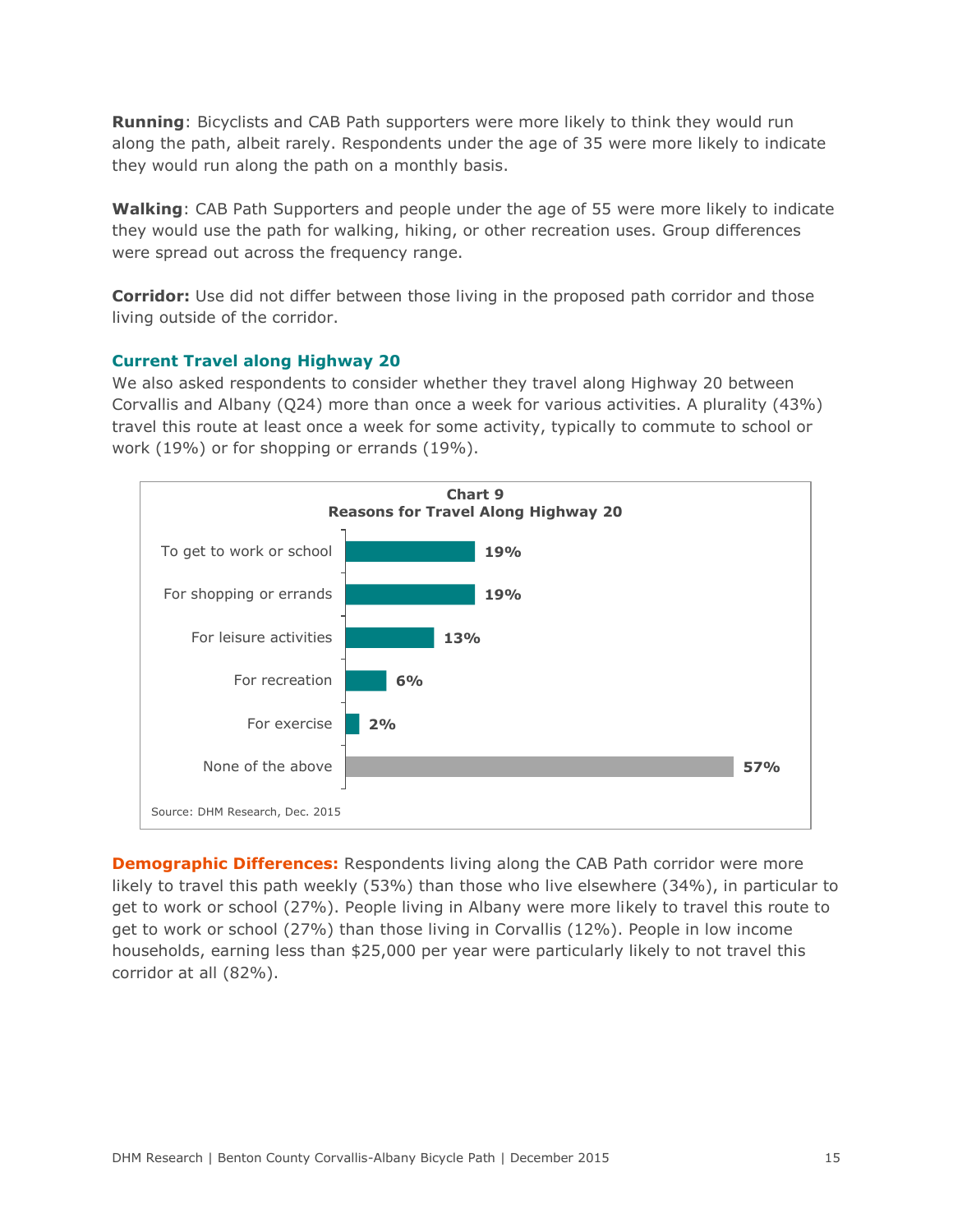## **3.2.2 | Support for Path**

A strong majority of respondents (75%) supported building the CAB Path between Corvallis and Albany at the first ask (Q23).



**Demographic Differences:** Respondents who think they might use the corridor even more strongly support the path (92%), as do bicyclists (85%).

Support did not differ significantly between those who live along the corridor and those who do not.

**Bicyclists**: Notably, bicyclists who supported the proposed Corvallis-Albany Bike (CAB) Path were more likely than those opposed to also be satisfied with the quality of bike paths (92% vs. 64%) and bike lanes (89% vs. 62%). Bicyclists opposed to the path were more likely to be not satisfied with the connectivity of bike paths and lanes (46% not too/not at all satisfied vs. 18%).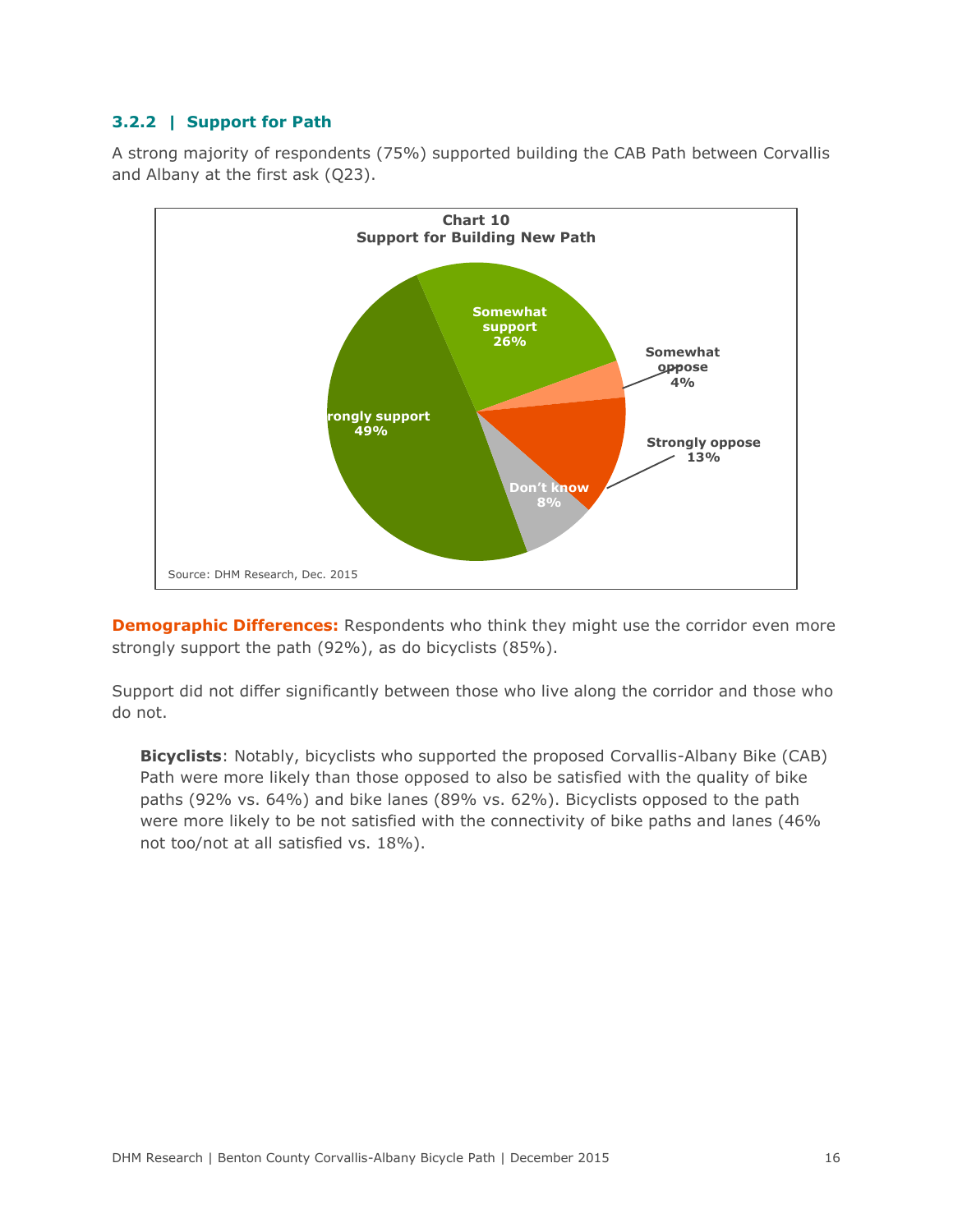### **Values for Providing Paths**

Respondents next considered how important it is for County and ODOT to provide biking paths in order to facilitate alternative modes of transportation (Q25) and overall health and well-being of residents (Q26). Eight in ten thought these to be important (83% each).



**Demographic Differences:** Respondents who support the CAB Path or plan to use it and respondents under the age of 35 were more likely to judge it important for the County and ODOT to provide biking paths between Corvallis and Albany as an alternative mode of transportation.

Bicyclists, respondents who support the CAB Path or plan to use it, and those under the age of 35 judged it important for the County and ODOT to provide biking paths between Corvallis and Albany to promote overall health and well-being.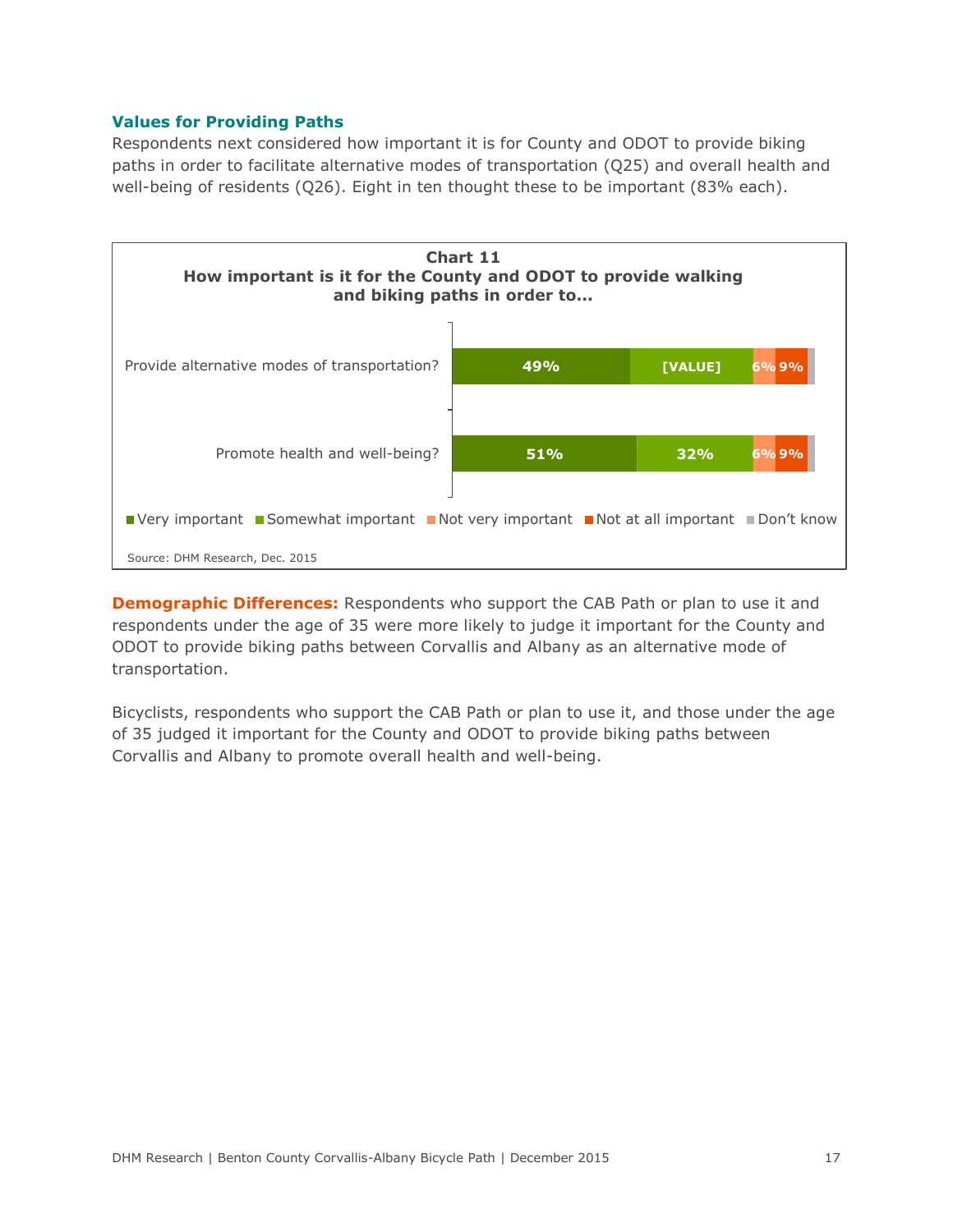#### **Route along Farmland**

Respondents considered how good of an idea it is to route a public-use path alongside farmland in general (Q27). The average rating was 4.6, indicating that respondents viewed it as rather neutral to a somewhat good idea.



**Demographic Differences:** Bicyclists and respondents who support the CAB Path or plan to use it were more positive about the idea of routing a public-use path alongside farmland. Their ratings typically were a bit above 5, indicating they thought it a somewhat good idea, on average.

Respondents living along the Highway 20 corridor had similar views to those living outside of the corridor.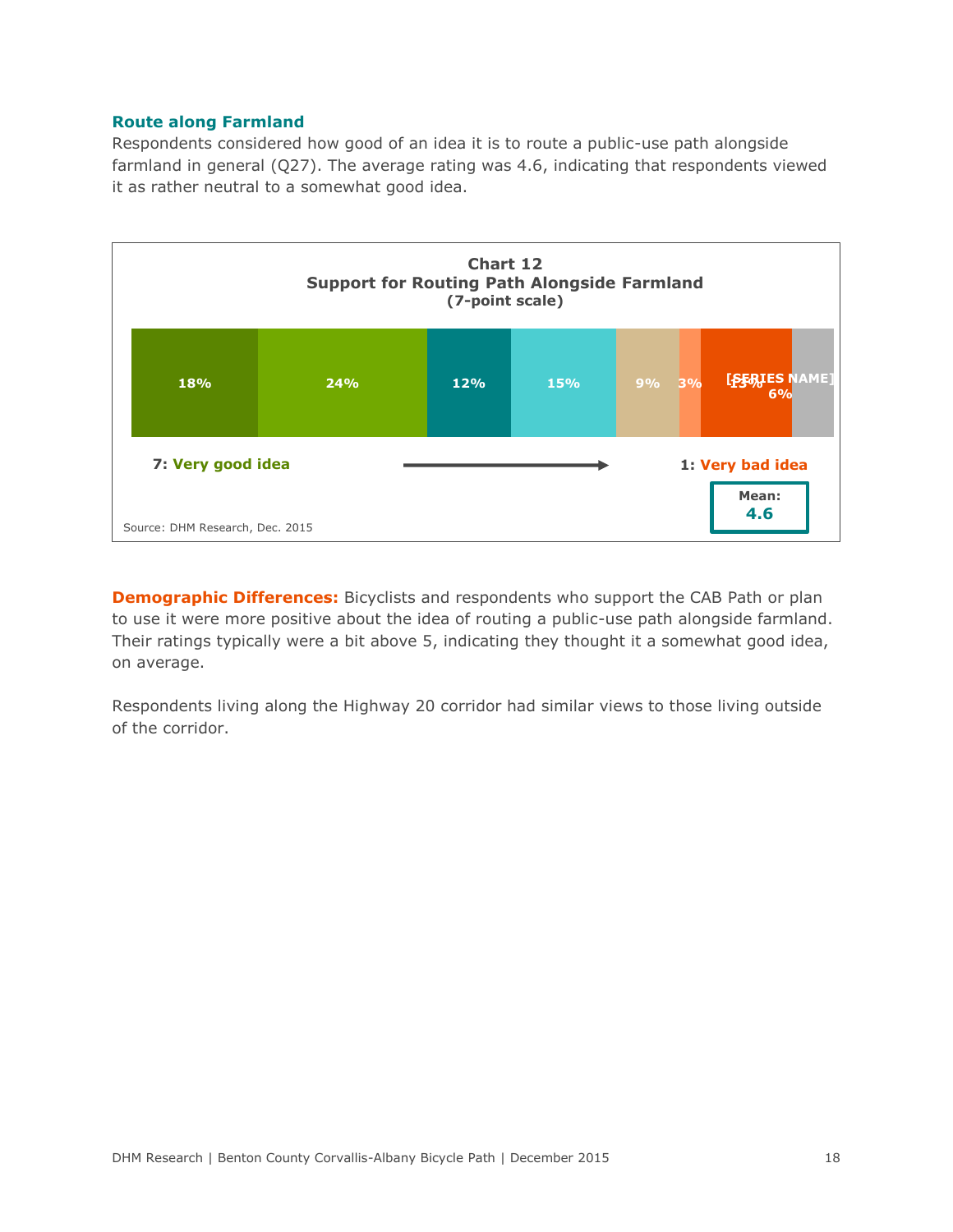#### **Support for Path through Farmland**

Finally, respondents were read a statement providing additional background information concerning the routing of the bicycle path through farmland.

*Benton County is exploring options to complete the middle section of the path, from Independence Highway to Scenic Drive. Land along the highway is not available, and the railroad is unwilling to sell land along its tracks. In order to complete the path, Benton County will need to purchase easements across property owners' land, perhaps by using eminent domain. Some farmers along the proposed path route are concerned about effects on their business, such as disruption to their operations, vandalism, or later restrictions imposed on their use of sprays.* 

Respondents were then asked whether, having heard this information, they now supported or opposed the path (Q28). A slight majority, 55%, supported the path at the second ask.



People who were undecided at the first ask largely opposed the path at the second ask: 71% of those undecided initially switched to opposed. Around one in four of those who supported the path initially switched to opposing at the second ask (24%).

**Demographic Differences:** Bicyclists, potential CAB Path users, respondents under the age of 35, respondents with some college education or above, and those earning between \$50,000 and \$100,000 remained more supportive of the path.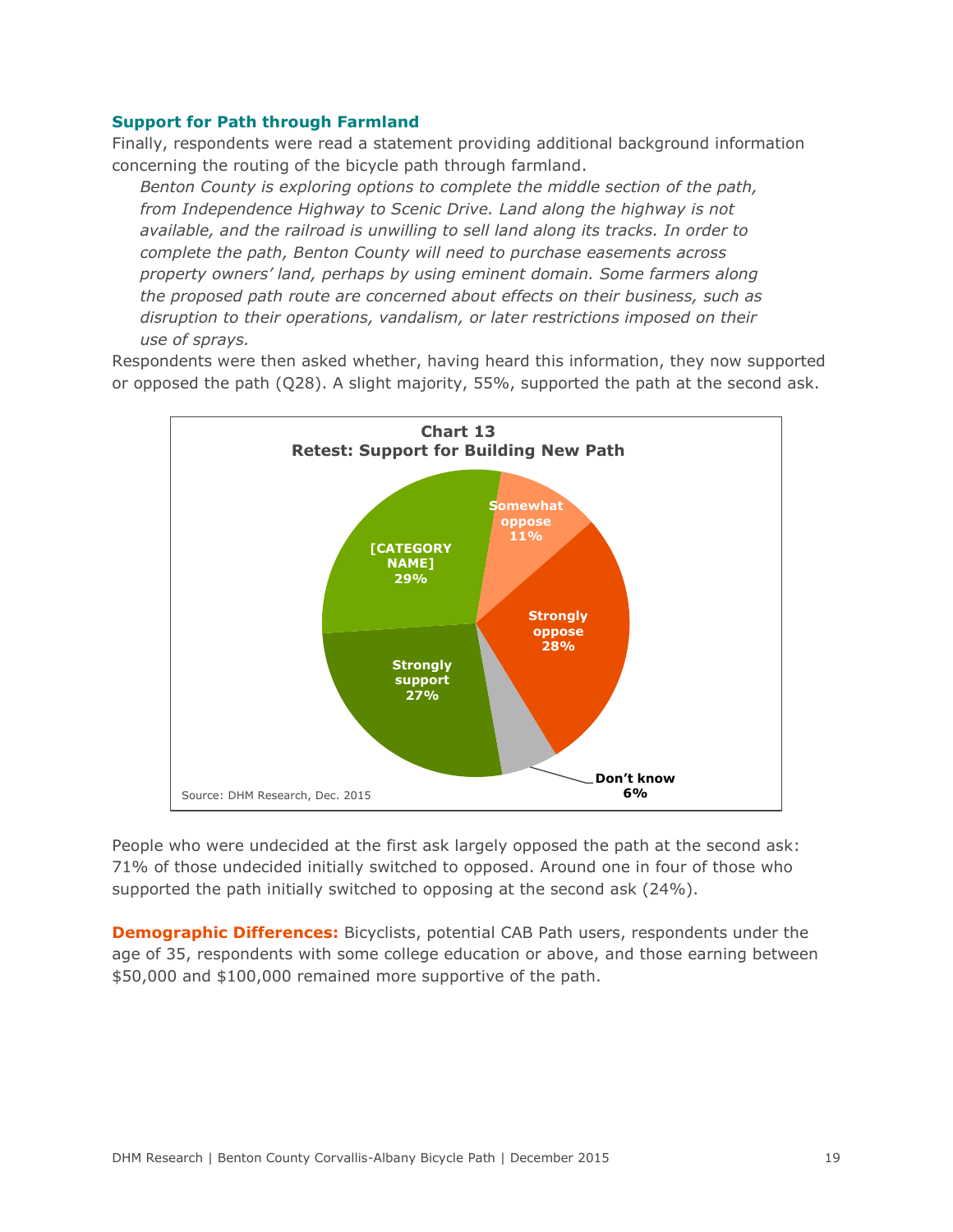#### **Parting Comments**

Finally, we asked respondents what advice they would like to give Benton County as they make the decision about how to move forward with the proposed bicycle-pedestrian path (Q29). The most common responses revolved around supporting the general idea and moving forward with the proposal (11%).

| <b>Response Category</b>                          | Weighted<br>$N = 300$ |
|---------------------------------------------------|-----------------------|
| Good idea, support, go ahead and buy famer's land | 11%                   |
| Compromise with the farmers/landowners            | 7%                    |
| Stay away from farmland/private property          | 7%                    |
| Oppose the idea                                   | 6%                    |
| Gather community input                            | 4%                    |
| Find alternative routes                           | 4%                    |
| All other responses                               | 2% or less            |
| None/Nothing                                      | 26%                   |
| (Don't read) Don't know                           | 12%                   |

|                                                  | Table 3 |  |  |
|--------------------------------------------------|---------|--|--|
| <b>Advice about Moving Forward with the Path</b> |         |  |  |

Source: DHM Research, Dec. 2015

Other responses were less explicitly support of moving ahead with the project, but suggested approval with qualifications. For example, respondents wanted the County to compromise with landowners (7%), gather community input (4%), or find alternative routes (4%). In contrast, a subset opposed the idea (6%) or, at the very least, preferred that the County not go through private property (7%).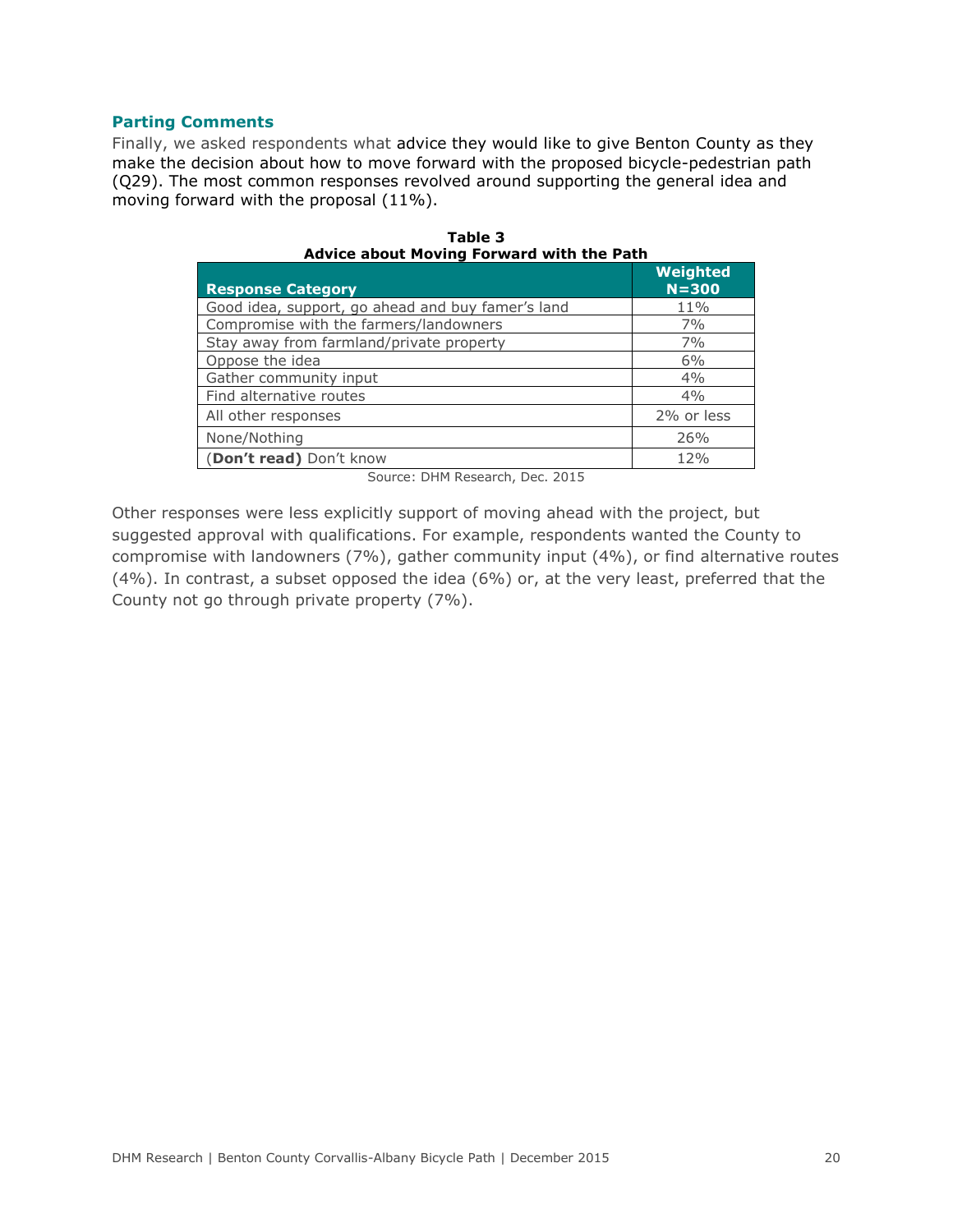# **APPENDIX A**

#### **Benton County Corvallis-Albany Bicycle Path November 19-23, 2015; N=300, Residents 12 minutes; Margin of Error +/- 5.7 DHM Research**

**Methodology Note:** Weighting adjusts how we count responses in order to make sure the sample matches the demographic characteristics of the total population of Corvallis and Albany. This is necessary because survey participation rates vary across demographic groups. Specifically, older people were more likely to participate in the phone survey. We weighted data for age and city of residence (gender representation mirrored the general population). If the data is not weighted, the attitudes and experiences of some groups may have a disproportionate influence on the total results.

#### **GENERAL TRAVEL, BIKING, AND WALKING BEHAVIOR**

1. How far do you commute for your work?

| <b>Response Category</b> | Weighted<br>$N = 300$ | <b>Unweighted</b><br>$N = 300$ |
|--------------------------|-----------------------|--------------------------------|
| Less than 5 miles        | 21%                   | 16%                            |
| 5-9 miles                | 11%                   | 7%                             |
| 10-14 miles              | 9%                    | 7%                             |
| 15-19 miles              | 4%                    | 3%                             |
| 20 or more               | 14%                   | 8%                             |
| I work at home           | 17%                   | 24%                            |
| (Don't read) Don't know  | 74%                   | 35%                            |

#### 2. Do you bicycle at all… [Randomize; Accept multiple responses]

| <b>Response Category</b>                                       | Weighted<br>$N = 300$ | <b>Unweighted</b><br>$N = 300$ |
|----------------------------------------------------------------|-----------------------|--------------------------------|
| To get to work or school                                       | 12%                   | 8%                             |
| For shopping or errands                                        | 13%                   | 10%                            |
| For leisure activities, like going to a<br>restaurant or movie | 19%                   | 16%                            |
| For recreation (fun)                                           | 27%                   | 23%                            |
| For exercise                                                   | 25%                   | 23%                            |
| (Don't read) None of the above                                 | 57%                   | 64%                            |
| (Don't read) Don't know                                        | 2%                    | $1\%$                          |

In general, when it comes to biking in your community are you very satisfied, somewhat satisfied, not too satisfied, or not at all satisfied with:

|                                                                              | <b>Response Category</b>                                              | <b>Verv</b><br>satisfied | <b>Smwt</b><br>satisfied | Not too<br>satisfied | <b>Not at all</b><br>satisfied | <b>DK</b> |
|------------------------------------------------------------------------------|-----------------------------------------------------------------------|--------------------------|--------------------------|----------------------|--------------------------------|-----------|
|                                                                              | 3. Your overall bicycling experience                                  |                          |                          |                      |                                |           |
|                                                                              | Weighted $(N=123)$                                                    | 44%                      | 49%                      | 2%                   | 4%                             | $0\%$     |
|                                                                              | Unweighted $(N=106)$                                                  | 48%                      | 42%                      | 5%                   | 6%                             | $0\%$     |
| 4.                                                                           | The availability of bike paths, that is, routes separate from traffic |                          |                          |                      |                                |           |
|                                                                              | Weighted $(N=123)$                                                    | 19%                      | 42%                      | 26%                  | 7%                             | 6%        |
|                                                                              | Unweighted $(N=106)$                                                  | 21%                      | 39%                      | 25%                  | 10%                            | $6\%$     |
|                                                                              | 5. The quality of bike paths                                          |                          |                          |                      |                                |           |
|                                                                              | Weighted $(N=123)$                                                    | 50%                      | 38%                      | 6%                   | 5%                             | $1\%$     |
|                                                                              | Unweighted $(N=106)$                                                  | 47%                      | 36%                      | $7\%$                | 8%                             | $3\%$     |
| 6. The availability of bike lanes, which run adjacent to traffic in roadways |                                                                       |                          |                          |                      |                                |           |
|                                                                              | Weighted $(N=123)$                                                    | 36%                      | 47%                      | 9%                   | 7%                             | 2%        |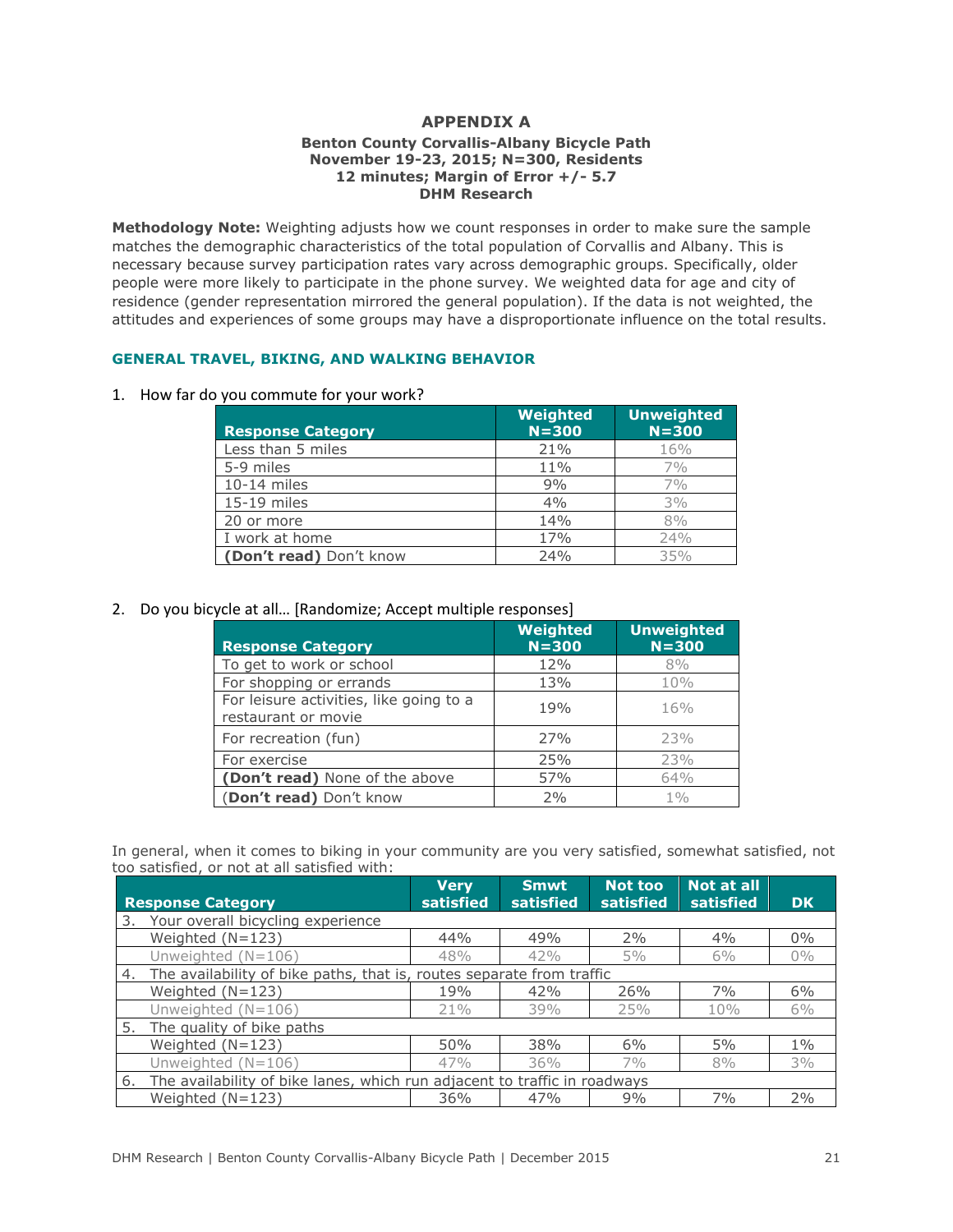| <b>Response Category</b>                                      | <b>Very</b><br>satisfied | <b>Smwt</b><br>satisfied | Not too<br>satisfied | <b>Not at all</b><br>satisfied | <b>DK</b> |
|---------------------------------------------------------------|--------------------------|--------------------------|----------------------|--------------------------------|-----------|
| Unweighted $(N=106)$                                          | 30%                      | 46%                      | 9%                   | 9%                             | $5\%$     |
| 7. The quality of bike lanes                                  |                          |                          |                      |                                |           |
| Weighted $(N=123)$                                            | 29%                      | 58%                      | 9%                   | 3%                             | 2%        |
| Unweighted $(N=106)$                                          | 27%                      | 53%                      | 11%                  | 4%                             | 5%        |
| The connectivity of the network of bike lanes and paths<br>8. |                          |                          |                      |                                |           |
| Weighted $(N=123)$                                            | 26%                      | 46%                      | 15%                  | 6%                             | 7%        |
| Unweighted $(N=106)$                                          | 22%                      | 42%                      | 15%                  | 9%                             | 12%       |
| The awareness for bicyclists by car drivers<br>9.             |                          |                          |                      |                                |           |
| Weighted $(N=123)$                                            | 18%                      | 42%                      | 28%                  | 7%                             | 4%        |
| Unweighted $(N=106)$                                          | 15%                      | 44%                      | 74%                  | $11\%$                         | 6%        |

10. How interested are you in biking more often as a form of transportation?

| <b>Response Category</b> | Weighted<br>$N = 300$ | <b>Unweighted</b><br>$N = 300$ |
|--------------------------|-----------------------|--------------------------------|
| Not at all interested    | 41%                   | 49%                            |
| Not too interested       | 12%                   | 13%                            |
| Somewhat interested      | 25%                   | 20%                            |
| Verv interested          | 20%                   | 15%                            |
| (Don't read) Don't know  | 2%                    | 3%                             |

11. Thinking about your community, where would be the most useful area to have a separate path for bicyclists and pedestrians to make it easier and safer for people to travel without driving? [Open]

| <b>Response Category</b>     | Weighted<br>$N = 300$ | <b>Unweighted</b><br>$N = 300$ |
|------------------------------|-----------------------|--------------------------------|
| Highway 20/railroad tracks   | 9%                    | 10%                            |
| Between Albany and Corvallis | 4%                    | 6%                             |
| Oppose bicycle paths         | 4%                    | 2%                             |
| Town (general)               | 4%                    | 3%                             |
| Along the university/campus  | 3%                    | 2%                             |
| Highway 99                   | 3%                    | 2%                             |
| Downtown                     | 3%                    | 2%                             |
| Highway 34/Riverside Drive   | 2%                    | 3%                             |
| All other responses          | 1% or less            | 2% or less                     |
| None/nothing                 | 13%                   | 16%                            |
| (Don't read) Don't know      | 24%                   | 22%                            |

12. Several bike paths can be found throughout the Albany and Corvallis areas. Which ones have you used in the past three months? [Accept multiple responses]

| <b>Response Category</b>                                            | Weighted<br>$N = 300$ | <b>Unweighted</b><br>$N = 300$ |
|---------------------------------------------------------------------|-----------------------|--------------------------------|
| Philomath-Corvallis Path                                            | 5%                    | 6%                             |
| Riverfront Path in Corvallis                                        | 13%                   | 13%                            |
| 53 <sup>rd</sup> /Campus Path in Corvallis                          | 9%                    | 9%                             |
| Willamette Park Path in Corvallis                                   | 7%                    | 6%                             |
| Corvallis-Albany Path along Circle<br><b>Boulevard in Corvallis</b> | 5%                    | 3%                             |
| Dave Clark Path in Albany                                           | 2%                    | 3%                             |
| Cox Creek Path in Albany                                            | $1\%$                 | $1\%$                          |
| Takena Landing Path in Albany                                       | 2%                    | 2%                             |
| Periwinkle Path in Albany                                           | 4%                    | 5%                             |
| None of the above                                                   | 74%                   | 75%                            |
| (Don't read) Don't know                                             | 4%                    | 3%                             |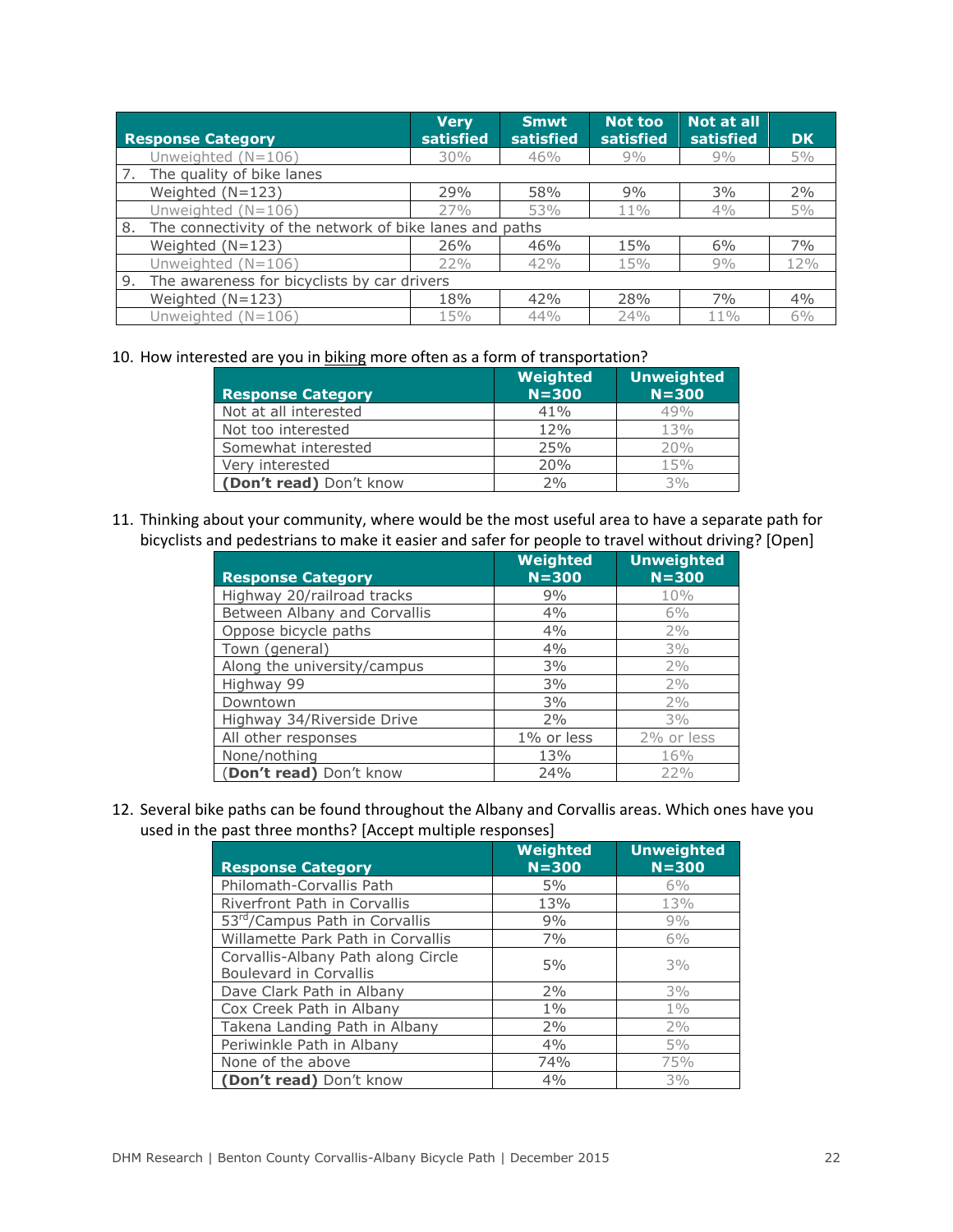#### 13. Do you walk: [Randomize; accept multiple responses].

| <b>Response Category</b>                                       | Weighted<br>$N = 300$ | <b>Unweighted</b><br>$N = 300$ |
|----------------------------------------------------------------|-----------------------|--------------------------------|
| To get to work or school                                       | 10%                   | 6%                             |
| For shopping or errands                                        | 22%                   | 18%                            |
| For leisure activities, like going to a<br>restaurant or movie | 34%                   | 30%                            |
| For recreation (fun)                                           | 37%                   | 35%                            |
| For exercise                                                   | 57%                   | 62%                            |
| None of the above (Do not read)                                | 19%                   | 20%                            |

In general, when it comes to walking in your community are you very satisfied, somewhat satisfied, not too satisfied, or not at all satisfied with: [Randomize 15-17; ask 14 first]

| <b>Response Category</b>                     | <b>Very</b><br>satisfied | <b>Smwt</b><br>satisfied | Not too<br>satisfied | Not at<br>all<br>satisfied | <b>DK</b> |
|----------------------------------------------|--------------------------|--------------------------|----------------------|----------------------------|-----------|
| 14. Your overall walking experience          |                          |                          |                      |                            |           |
| Weighted $(N=242)$                           | 59%                      | 36%                      | 3%                   | $1\%$                      | 2%        |
| Unweighted (N=239)                           | 60%                      | 36%                      | 2%                   | $1\%$                      | $1\%$     |
| 15. The availability of sidewalks and paths  |                          |                          |                      |                            |           |
| Weighted (N=242)                             | 61%                      | 28%                      | 7%                   | 2%                         | $0\%$     |
| Unweighted (N=239)                           | 59%                      | 31%                      | 7%                   | $3\%$                      | $1\%$     |
| 16. Awareness for pedestrians by car drivers |                          |                          |                      |                            |           |
| Weighted $(N=242)$                           | 32%                      | 49%                      | $1.3\%$              | 4%                         | $1\%$     |
| Unweighted $(N=239)$                         | 31%                      | 49%                      | $11\%$               | $5\%$                      | 3%        |
| 17. Ease of crossing busy streets            |                          |                          |                      |                            |           |
| Weighted $(N=242)$                           | 39%                      | 48%                      | 5%                   | 4%                         | 4%        |
| Unweighted $(N=239)$                         | 36%                      | 46%                      | 8%                   | 5%                         | $6\%$     |

#### **PERCEPTIONS OF CORVALLIS-ALBANY BICYCLE-PEDESTRIAN PATH**

The county is proposing to build a bicycle and pedestrian path linking Corvallis and Albany. The proposed path would run roughly near Highway 20, providing a 9½ mile path for the dedicated use of bicyclists and pedestrians. One part of the path has already been built, along Circle Boulevard in Corvallis and past Cheldelin Middle School. A section in North Albany is scheduled to be built in 2017.

18. Before today, had you heard about this bicycle-pedestrian path?

| <b>Response Category</b> | Weighted<br>$N = 300$ | <b>Unweighted</b><br>$N = 300$ |
|--------------------------|-----------------------|--------------------------------|
| Yes                      | 51%                   | 67%                            |
|                          | 49%                   | 33%                            |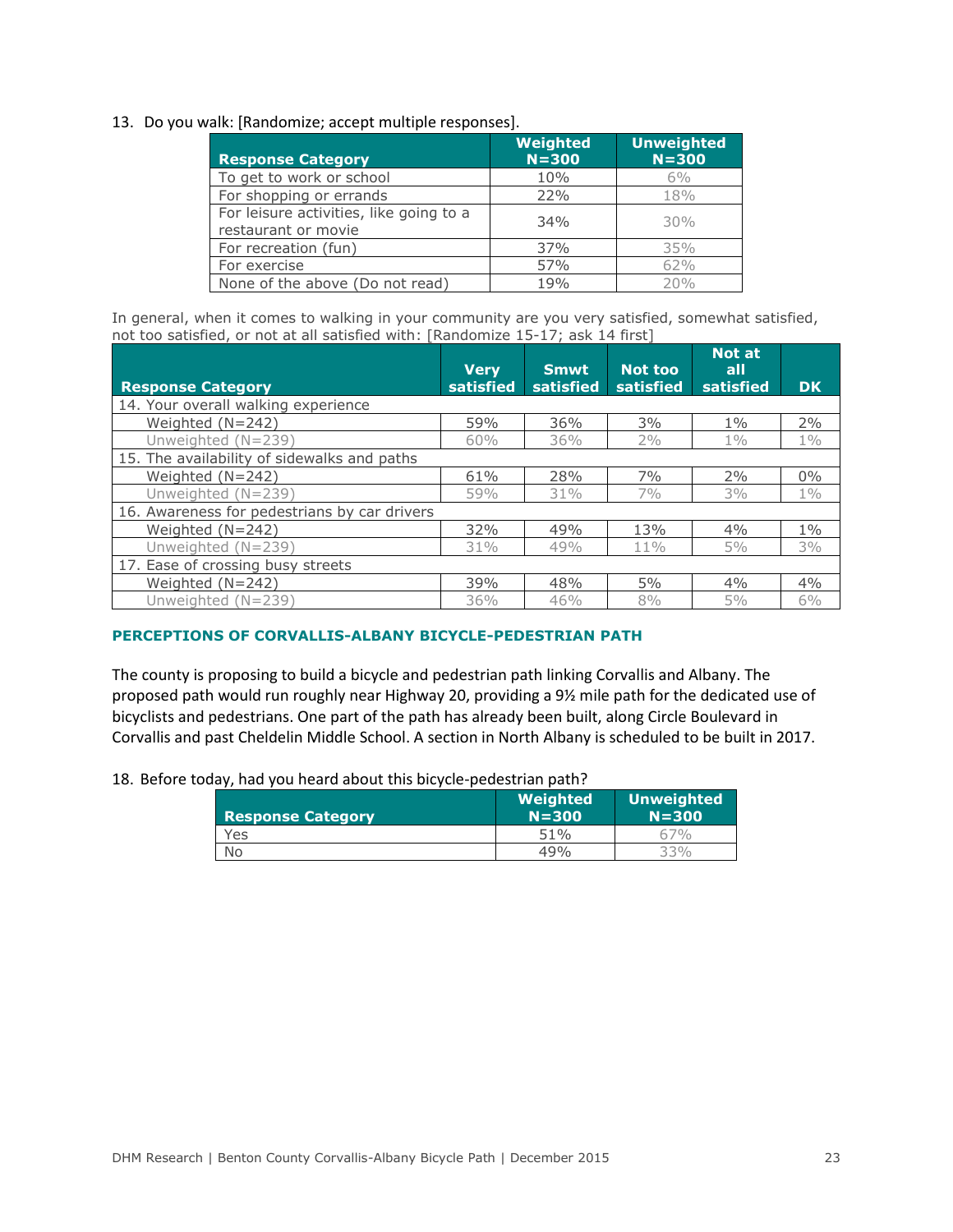The Corvallis-Albany path could provide a biking and walking path between the two cities for both commuting and recreational use. Do you think you would use the path for \_\_\_\_\_? If yes, how often?

| <b>Response Category</b>                         | <b>Most</b><br>days/<br>week | <b>At least</b><br>once/<br>week | <b>Monthly</b> | <b>Every few</b><br>months | <b>Rarely</b> | <b>No</b><br>(Never) | DK.   |
|--------------------------------------------------|------------------------------|----------------------------------|----------------|----------------------------|---------------|----------------------|-------|
| 19. Riding a bicycle for fun.                    |                              |                                  |                |                            |               |                      |       |
| Weighted                                         | 3%                           | 6%                               | 10%            | 10%                        | 15%           | 52%                  | 3%    |
| Unweighted                                       | $3\%$                        | 6%                               | 9%             | 7%                         | 11%           | 62%                  | 2     |
| 20. Riding a bicycle to get to work.             |                              |                                  |                |                            |               |                      |       |
| Weighted                                         | 6%                           | 2%                               | 2%             | 2%                         | 5%            | 81%                  | 2%    |
| Unweighted                                       | 4%                           | 3%                               | $1\%$          | $1\%$                      | 3%            | 86%                  | 2%    |
| 21. Running.                                     |                              |                                  |                |                            |               |                      |       |
| Weighted                                         | 3%                           | 7%                               | 5%             | 5%                         | 10%           | 67%                  | 2%    |
| Unweighted                                       | 2%                           | 5%                               | 2%             | $3\%$                      | $7\%$         | 79%                  | 2%    |
| 22. Walking, hiking, or other recreational uses. |                              |                                  |                |                            |               |                      |       |
| Weighted                                         | 4%                           | 10%                              | 10%            | 14%                        | 13%           | 47%                  | 2%    |
| Unweighted                                       | $5\%$                        | 10%                              | 7%             | 10%                        | 13%           | 53%                  | $3\%$ |

23. From what you know or may have heard, do you [ROTATE: support or oppose] building this path between Corvallis and Albany? Is that somewhat or strongly?

| <b>Response Category</b> | Weighted<br>$N = 300$ | <b>Unweighted</b><br>$N = 300$ |
|--------------------------|-----------------------|--------------------------------|
| Strongly support         | 49%                   | 43%                            |
| Somewhat support         | 26%                   | 27%                            |
| Somewhat Oppose          | 4%                    | 5%                             |
| <b>Strongly Oppose</b>   | 13%                   | 16%                            |
| (Don't read) Don't know  | 8%                    | 10%                            |

24. Do you travel more than once a week along Highway 20 between Corvallis and Albany [Accept multiple responses]:

| <b>Response Category</b>                                       | Weighted<br>$N = 300$ | <b>Unweighted</b><br>$N = 300$ |
|----------------------------------------------------------------|-----------------------|--------------------------------|
| To get to work or school                                       | 19%                   | 15%                            |
| For shopping or errands                                        | 19%                   | 23%                            |
| For leisure activities, like going to a<br>restaurant or movie | 13%                   | 16%                            |
| For recreation (fun)                                           | 6%                    | $6\%$                          |
| For exercise                                                   | 2%                    | 2%                             |
| None of the above                                              | 57%                   | 55%                            |
| (Don't read) Don't know                                        | $0\%$                 | 1%                             |

25. How important is it for the County and ODOT to provide walking and biking paths for residents in order to facilitate alternative modes of transportation between Corvallis and Albany?

| <b>Response Category</b> | Weighted<br>$N = 300$ | <b>Unweighted</b><br>$N = 300$ |
|--------------------------|-----------------------|--------------------------------|
| Very important           | 49%                   | 44%                            |
| Somewhat important       | 34%                   | 33%                            |
| Not very important       | 6%                    | 9%                             |
| Not at all important     | 9%                    | $11\%$                         |
| (Don't read) Don't know  | 2%                    | 3%                             |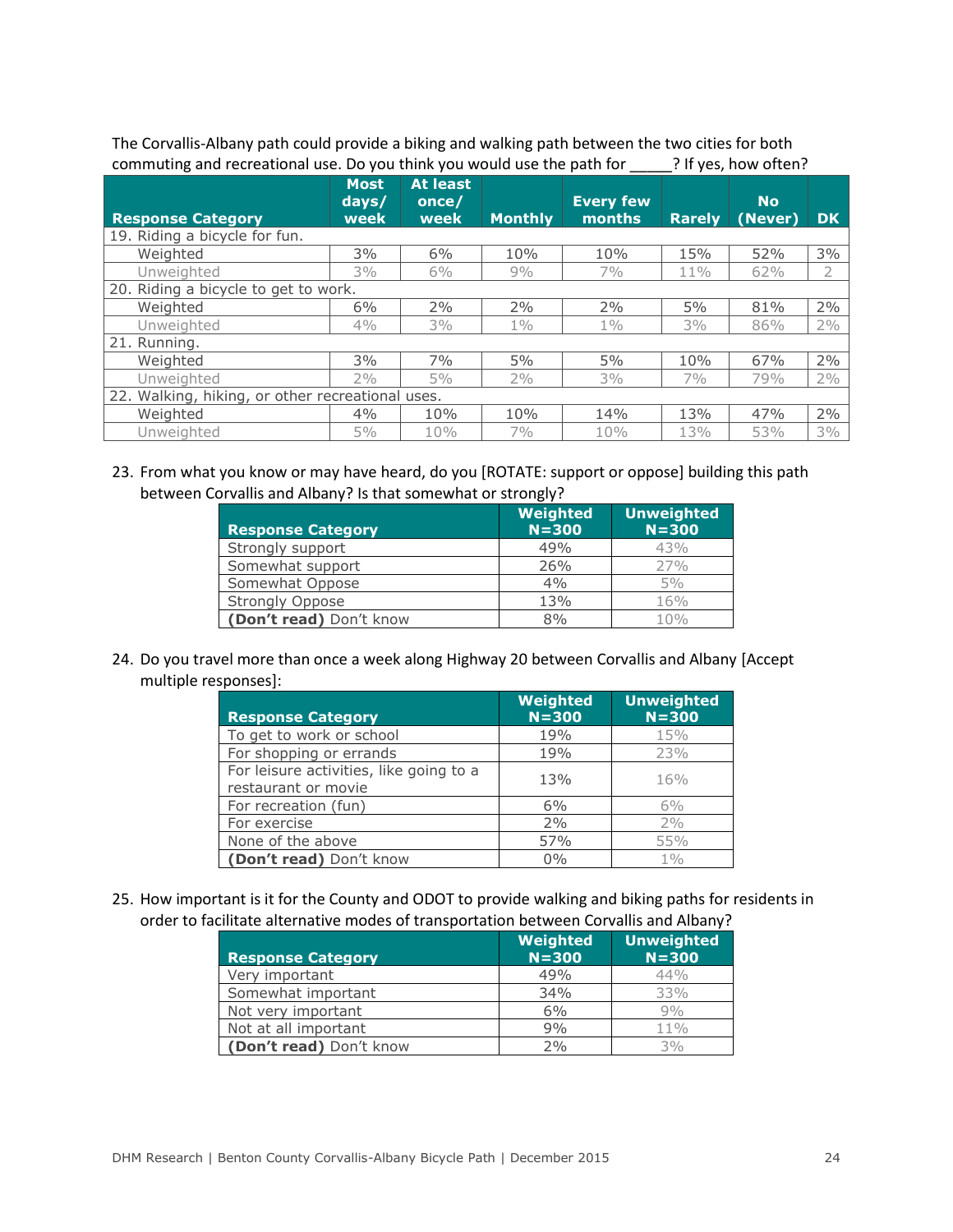26. How important is it for the County and ODOT to provide walking and biking paths between Corvallis and Albany in order to promote overall health and activity among residents?

| <b>Response Category</b> | Weighted<br>$N = 300$ | <b>Unweighted</b><br>$N = 300$ |
|--------------------------|-----------------------|--------------------------------|
| Very important           | 51%                   | 46%                            |
| Somewhat important       | 32%                   | 79%                            |
| Not very important       | 6%                    | 9%                             |
| Not at all important     | 9%                    | 13%                            |
| (Don't read) Don't know  | 2%                    | 4%                             |

27. On a scale of 1 to 7, how good of an idea is it to route a public-use path alongside farmland? 1=very bad idea, 2=bad idea, 3=somewhat bad, 4 = neither good nor bad, 5 = somewhat good idea, 6=good idea, 7=very good idea.

| <b>Response Category</b> | Weighted<br>$N = 300$ | <b>Unweighted</b><br>$N = 300$ |
|--------------------------|-----------------------|--------------------------------|
| $1$ -very bad idea       | 13%                   | 17%                            |
|                          | 3%                    | 4%                             |
| ς                        | 9%                    | 7%                             |
| 4                        | 15%                   | 17%                            |
| 5                        | 12%                   | 12%                            |
| 6                        | 24%                   | 18%                            |
| 7-very good idea         | 18%                   | 18%                            |
| (Don't read) Don't know  | 6%                    | 7%                             |
| <b>Mean</b>              | 4.6                   | 4.4                            |

Benton County is exploring options to complete the middle section of the path, from Independence Highway to Scenic Drive. Land along the highway is not available, and the railroad is unwilling to sell land along its tracks. In order to complete the path, Benton County will need to purchase easements across property owners' land, perhaps by using eminent domain. Some farmers along the proposed path route are concerned about effects on their business, such as disruption to their operations, vandalism, or later restrictions imposed on their use of sprays.

*If needed*: Eminent domain refers to the right of the government, as set out in the Constitution, to acquire land from private property owners and convert the land to public use. Property owners receive fair market value.

| <b>Response Category</b> | Weighted<br>$N = 300$ | <b>Unweighted</b><br>$N = 300$ |
|--------------------------|-----------------------|--------------------------------|
| Strongly support         | 27%                   | 25%                            |
| Somewhat support         | 29%                   | 22%                            |
| Somewhat Oppose          | 11%                   | 13%                            |
| Strongly Oppose          | 28%                   | 33%                            |
| (Don't read) Don't know  | 6%                    | 8%                             |

28. Having heard this information, do you now [ROTATE: support or oppose] building the bicycle path between Corvallis and Albany? Is that somewhat or strongly?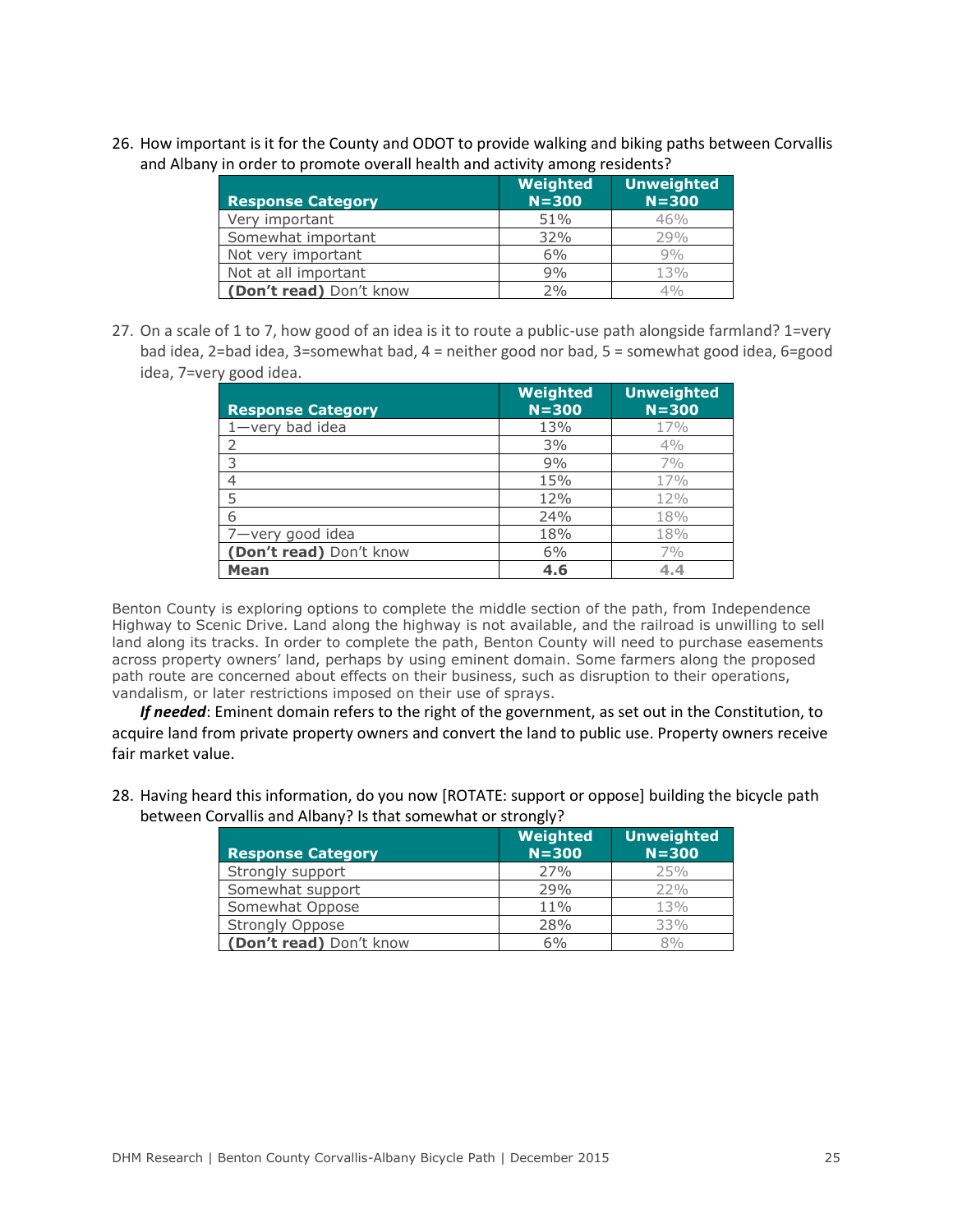29. What advice would you like to give Benton County as they make the decision about how to move forward with the proposed bicycle-pedestrian path? [Open]

| <b>Response Category</b>                            | Weighted<br>$N = 300$ | <b>Unweighted</b><br>$N = 300$ |
|-----------------------------------------------------|-----------------------|--------------------------------|
| Good idea, support, go ahead and buy famer's land   | 11%                   | 9%                             |
| Compromise with the farmers/landowners              | 7%                    | 6%                             |
| Stay away from farmland/private property            | 7%                    | 9%                             |
| Do not support the idea, oppose                     | 6%                    | 7%                             |
| Conduct meeting with the residents, listen to input | 4%                    | 5%                             |
| Find alternative routes                             | 4%                    | 4%                             |
| All other responses                                 | 2% or less            | 3% or less                     |
| None/Nothing                                        | 26%                   | 24%                            |
| (Don't read) Don't know                             | 12%                   | 10%                            |

#### **DEMOGRAPHICS**

30. What is your age?

| <b>Response Category</b> | Weighted<br>$N = 300$ | <b>Unweighted</b><br>$N = 300$ |
|--------------------------|-----------------------|--------------------------------|
| 18-24                    | 14%                   | 4%                             |
| $25 - 34$                | 29%                   | $11\%$                         |
| $35 - 54$                | 29%                   | 23%                            |
| $55 - 64$                | 10%                   | 21%                            |
| $65+$                    | 18%                   | 39%                            |
| Refused                  | 2%                    | 2%                             |

### 31. Education

| <b>Response Category</b>             | Weighted<br>$N = 300$ | <b>Unweighted</b><br>$N = 300$ |
|--------------------------------------|-----------------------|--------------------------------|
| Less than HS                         | 4%                    | 3%                             |
| High school graduate                 | 16%                   | 14%                            |
| Some college, associate or technical | 30%                   | 29%                            |
| College graduate                     | 34%                   | 34%                            |
| Post college/graduate degree         | 14%                   | 17%                            |
| Refused                              | $1\%$                 | 2%                             |

# 32. Which of the following best describes your ethnicity?

| <b>Response Category</b>        | Weighted<br>$N = 300$ | <b>Unweighted</b><br>$N = 300$ |
|---------------------------------|-----------------------|--------------------------------|
| White/Caucasian                 | 88%                   | 90%                            |
| African American/Black          | $1\%$                 | $1\%$                          |
| Hispanic/Latino                 | 3%                    | $1\%$                          |
| Asian/Pacific Islander          | 5%                    | 3%                             |
| Native American/American Indian | $1\%$                 | $1\%$                          |
| Other                           | $1\%$                 | 2%                             |
| Refused (Don't read)            | 2%                    | 4%                             |